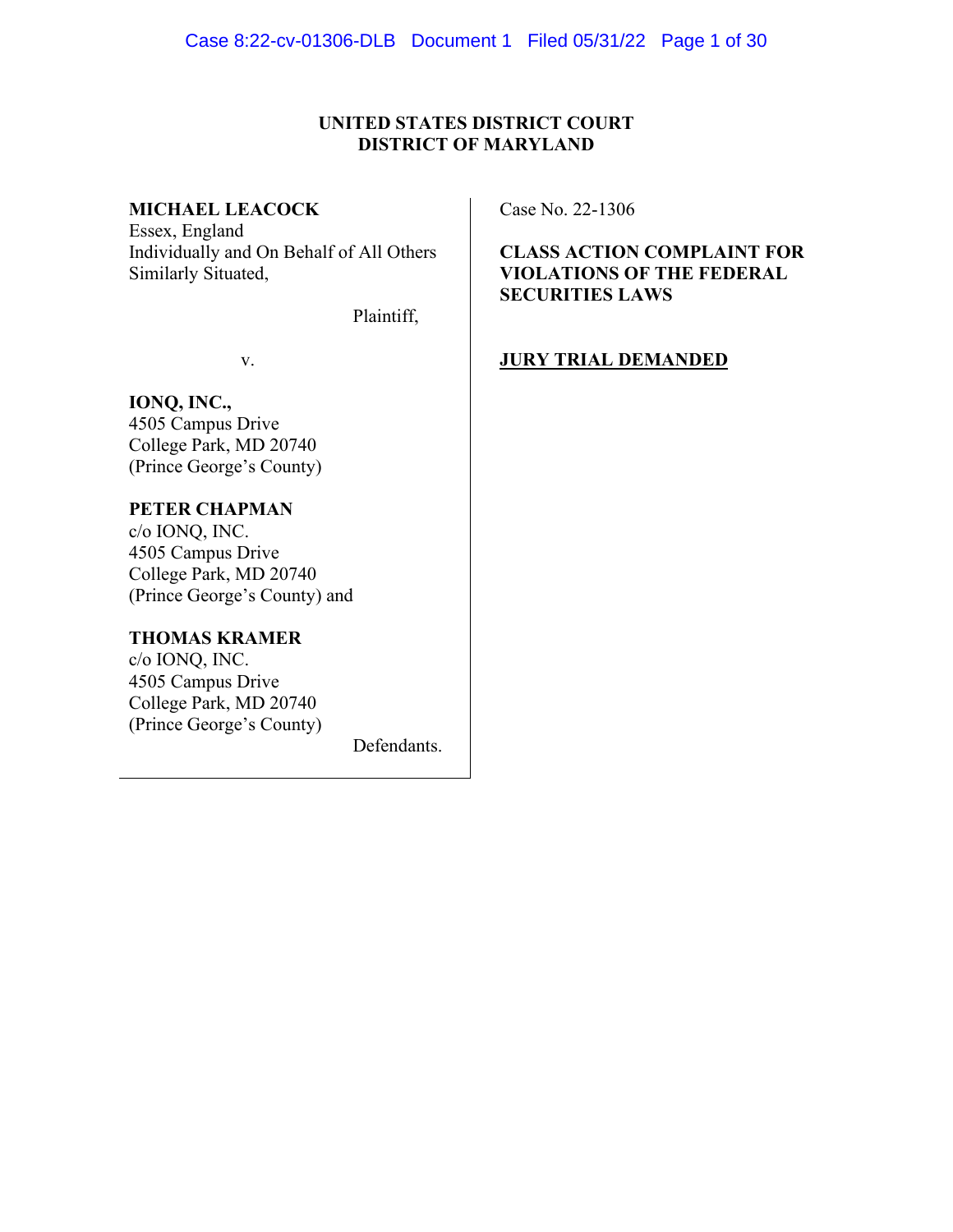#### Case 8:22-cv-01306-DLB Document 1 Filed 05/31/22 Page 2 of 30

Plaintiff Michael Leacock ("Plaintiff"), individually and on behalf of all others similarly situated, by and through his attorneys, alleges the following upon information and belief, except as to those allegations concerning Plaintiff, which are alleged upon personal knowledge. Plaintiff's information and belief is based upon, among other things, his counsel's investigation, which includes without limitation: (a) review and analysis of regulatory filings made by IonQ, Inc. ("IonQ" or the "Company") with the United States ("U.S.") Securities and Exchange Commission ("SEC"); (b) review and analysis of press releases and media reports issued by and disseminated by IonQ; and (c) review of other publicly available information concerning IonQ.

#### **NATURE OF THE ACTION AND OVERVIEW**

1. This is a class action on behalf of persons and entities that purchased or otherwise acquired IonQ securities between March 30, 2021 and May 2, 2022, inclusive (the "Class Period"). Plaintiff pursues claims against the Defendants under the Securities Exchange Act of 1934 (the "Exchange Act").

2. IonQ claims to "develop quantum computers designed to solve the world's most complex problems."

3. On or about September 30, 2021, IonQ became a public entity via business combination with dMY Technology Group, Inc. III ("DTG"), a special purpose acquisition company (the "Business Combination").

4. On May 3, 2022, Scorpion Capital released a research report alleging, among other things, that IonQ is a "scam built on phony statements about nearly all key aspects of the technology and business." It further claimed that the Company' reported "[f]ictitious 'revenue' via sham transactions and related-party round-tripping."

5. On this news, the Company's stock fell \$0.71, or 9%, to close at \$7.15 per share on May 3, 2022, on unusually heavy trading volume.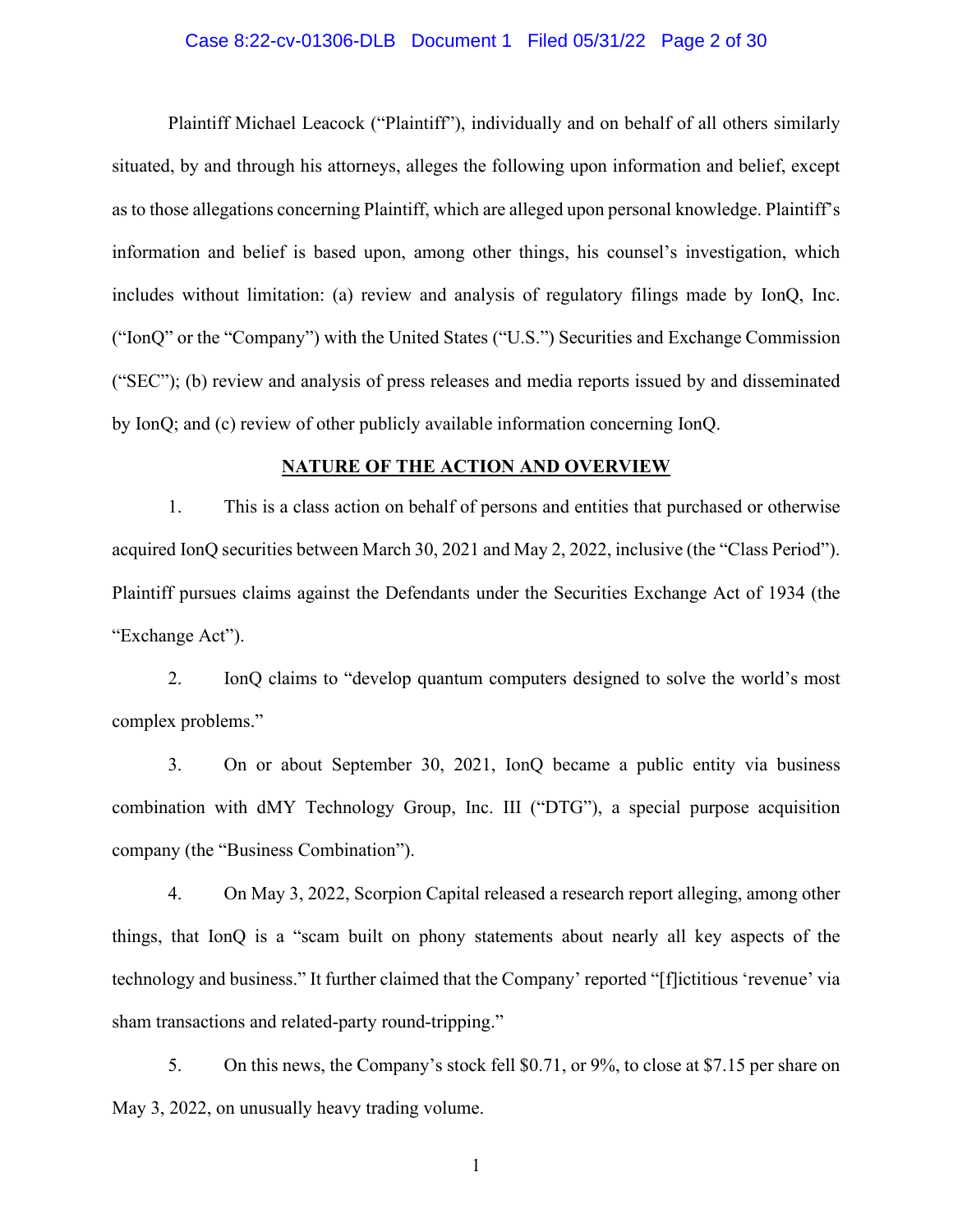#### Case 8:22-cv-01306-DLB Document 1 Filed 05/31/22 Page 3 of 30

6. Throughout the Class Period, Defendants made materially false and/or misleading statements, as well as failed to disclose material adverse facts about the Company's business, operations, and prospects. Specifically, Defendants failed to disclose to investors: (1) that IonQ had not yet developed a 32-qubit quantum computer; (2) that the Company's 11-qubit quantum computer suffered from significant error rates, rendering it useless; (3) that IonQ's quantum computer is not sufficiently reliable, so it is not accessible despite being available through major cloud providers; (4) that a significant portion of IonQ's revenue was derived from improper roundtripping transactions with related parties; and (5) that, as a result of the foregoing, Defendants' positive statements about the Company's business, operations, and prospects were materially misleading and/or lacked a reasonable basis.

7. As a result of Defendants' wrongful acts and omissions, and the precipitous decline in the market value of the Company's securities, Plaintiff and other Class members have suffered significant losses and damages.

#### **JURISDICTION AND VENUE**

8. The claims asserted herein arise under Sections 10(b) and 20(a) of the Exchange Act (15 U.S.C. §§ 78j(b) and 78t(a)) and Rule 10b-5 promulgated thereunder by the SEC (17 C.F.R. § 240.10b-5).

9. This Court has jurisdiction over the subject matter of this action pursuant to 28 U.S.C. § 1331 and Section 27 of the Exchange Act (15 U.S.C. § 78aa).

10. Venue is proper in this Judicial District pursuant to 28 U.S.C. § 1391(b) and Section 27 of the Exchange Act (15 U.S.C. § 78aa(c)). Substantial acts in furtherance of the alleged fraud or the effects of the fraud have occurred in this Judicial District. Many of the acts charged herein, including the dissemination of materially false and/or misleading information, occurred in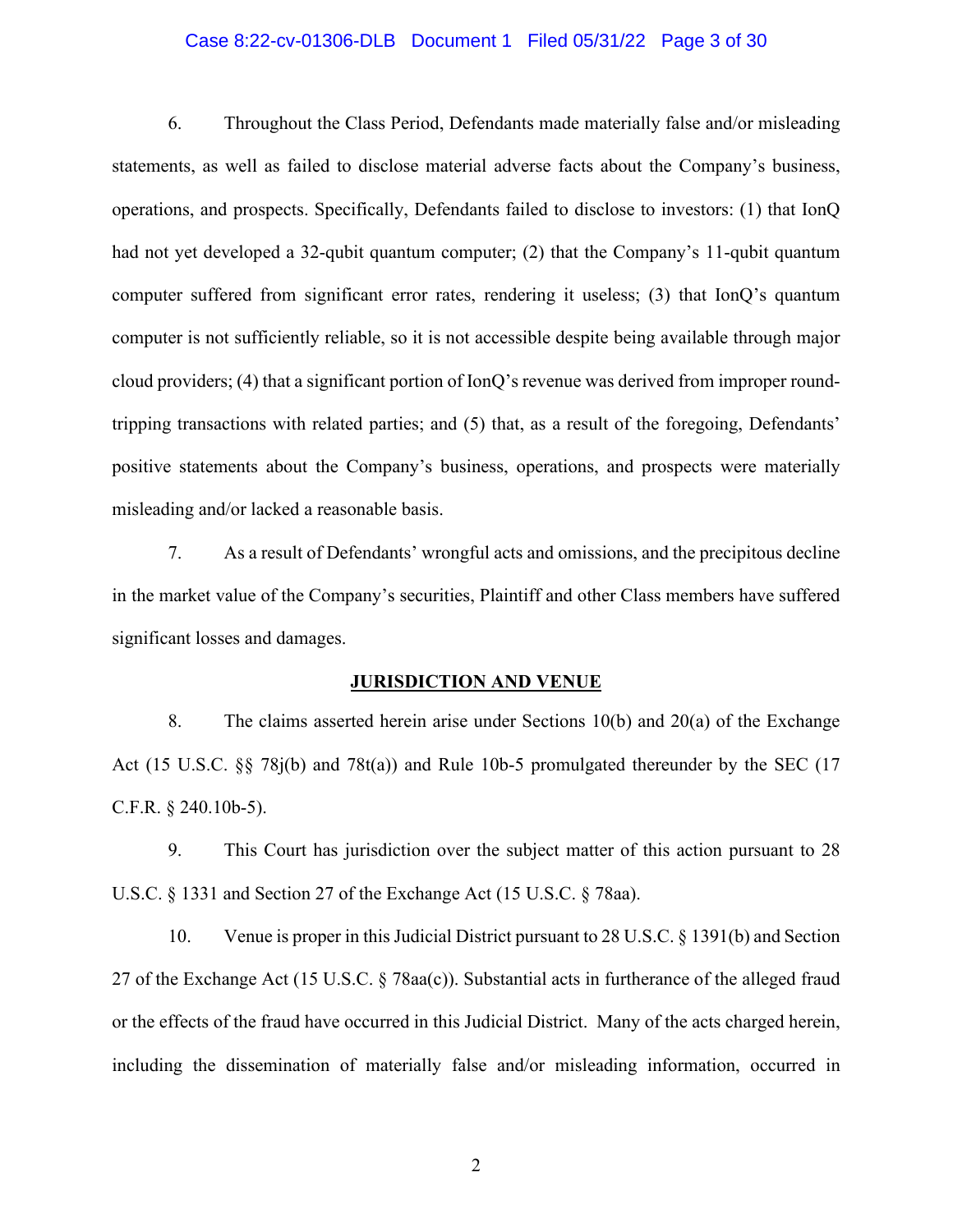#### Case 8:22-cv-01306-DLB Document 1 Filed 05/31/22 Page 4 of 30

substantial part in this Judicial District. In addition, the Company's principal executive offices are in this District.

11. In connection with the acts, transactions, and conduct alleged herein, Defendants directly and indirectly used the means and instrumentalities of interstate commerce, including the United States mail, interstate telephone communications, and the facilities of a national securities exchange.

#### **PARTIES**

12. Plaintiff Michael Leacock, as set forth in the accompanying certification, incorporated by reference herein, purchased IonQ securities during the Class Period, and suffered damages as a result of the federal securities law violations and false and/or misleading statements and/or material omissions alleged herein.

13. Defendant IonQ is incorporated under the laws of Delaware with its principal executive offices located in College Park, Maryland. IonQ's common stock trades on the New York Stock Exchange ("NYSE") under the symbol "IONQ."

14. Defendant Peter Chapman ("Chapman") was IonQ's Chief Executive Officer ("CEO") at all relevant times.

15. Defendant Thomas Kramer ("Kramer") was IonQ's Chief Financial Officer ("CFO") at all relevant times.

16. Defendants Chapman and Kramer (collectively the "Individual Defendants"), because of their positions with the Company, possessed the power and authority to control the contents of the Company's reports to the SEC, press releases and presentations to securities analysts, money and portfolio managers and institutional investors, i.e., the market. The Individual Defendants were provided with copies of the Company's reports and press releases alleged herein to be misleading prior to, or shortly after, their issuance and had the ability and opportunity to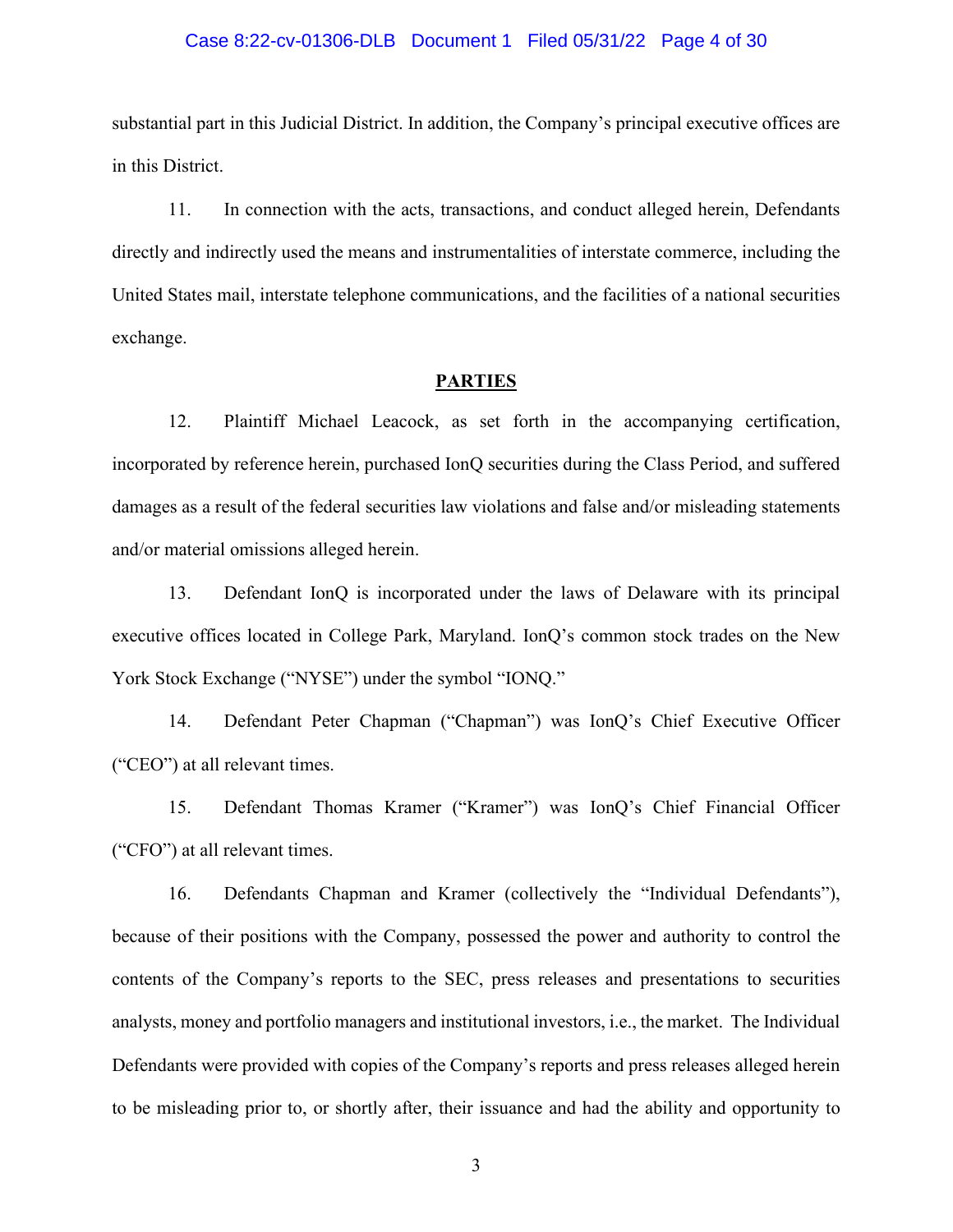### Case 8:22-cv-01306-DLB Document 1 Filed 05/31/22 Page 5 of 30

prevent their issuance or cause them to be corrected. Because of their positions and access to material non-public information available to them, the Individual Defendants knew that the adverse facts specified herein had not been disclosed to, and were being concealed from, the public, and that the positive representations which were being made were then materially false and/or misleading. The Individual Defendants are liable for the false statements pleaded herein.

## **SUBSTANTIVE ALLEGATIONS**

## **Background**

17. IonQ claims to "develop quantum computers designed to solve the world's most complex problems."

18. On or about September 30, 2021, IonQ became a public entity via business combination with dMY Technology Group, Inc. III ("DTG"), a special purpose acquisition company (the "Business Combination").

## **Materially False and Misleading Statements Issued During the Class Period**

19. The Class Period begins on March 30, 2021. On that day, IonQ and DTG filed a registration statement on Form S-4 in connection with the Registration Statement. Therein, the

Company stated, in relevant part:  $<sup>1</sup>$ </sup>

*IonQ has not produced a scalable quantum computer and faces significant barriers in its attempts to produce quantum computers. If IonQ cannot successfully overcome those barriers, its business will be negatively impacted and could fail.* 

Producing quantum computers is a difficult undertaking. There are significant engineering challenges that IonQ must overcome to build its quantum computers. IonQ is still in the development stage and faces significant challenges in completing development of its quantum computers and in producing quantum computers in commercial volumes. Some of the development challenges that could prevent the introduction of IonQ's quantum computers include, but are not limited to, failure to find scalable ways to flexibly manipulate qubits, failure to transition quantum

<sup>&</sup>lt;sup>1</sup> Unless otherwise stated, all emphasis in bold and italics hereinafter is added.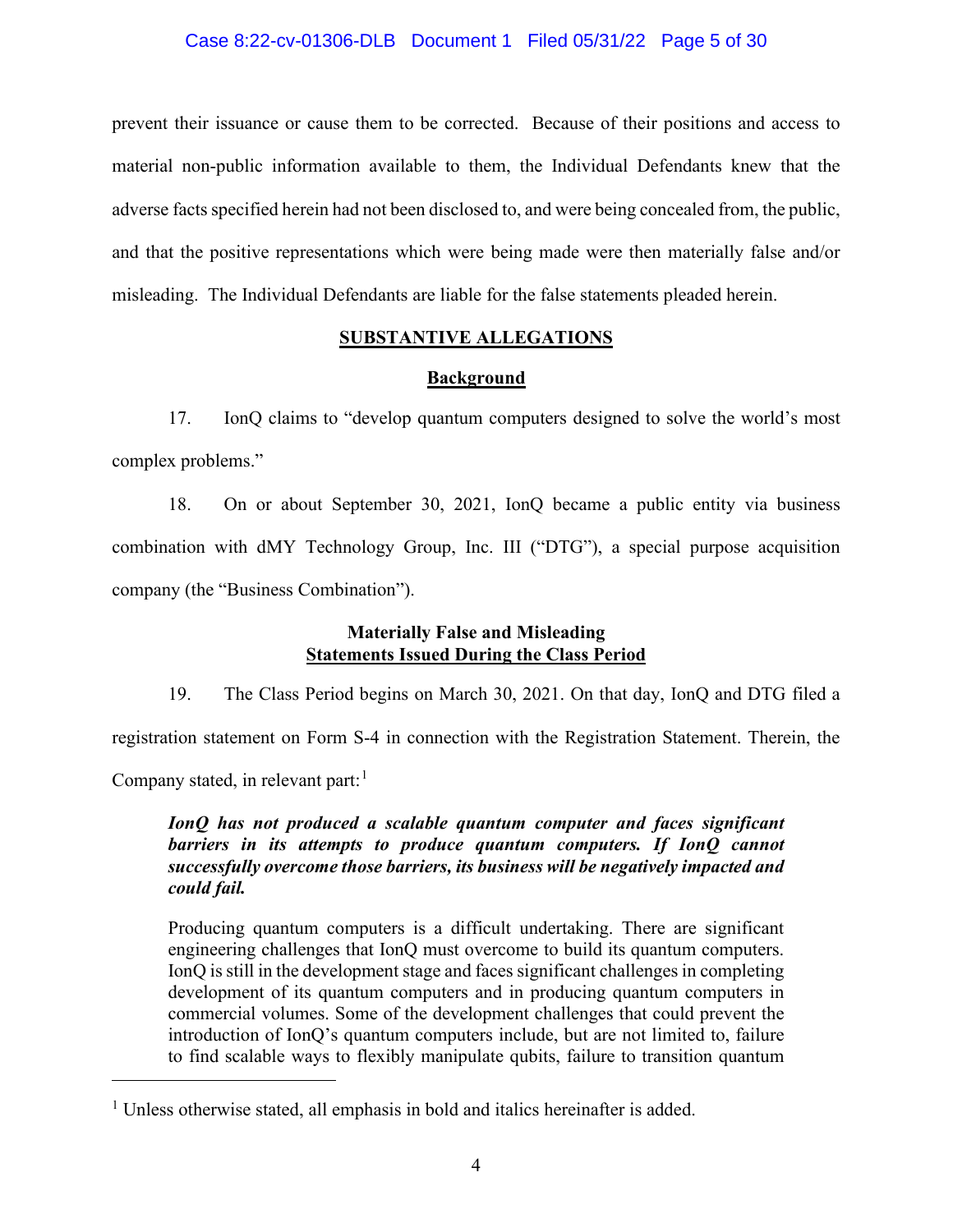systems to leverage low-cost, commodity optical technology, and failure to realize multicore quantum computer technology.

Additional development challenges IonQ is facing include:

- Gate fidelity, error correction and miniaturization may not commercialize from the lab and scale as hoped or at all;
- It could prove more challenging and take materially longer than expected to operate parallel gates within a single ion trap and maintain gate fidelity;
- The photonic interconnect between ion traps could prove more challenging and take longer to perfect than currently expected. This would limit IonQ's ability to scale beyond a single ion trap of approximately 22 logical qubits;
- It could take longer to tune the qubits in a single ion trap, as well as preserve the stability of the qubits within a trap as IonQ seeks to maximize the total number of qubits within one trap;
- The gate speed in IonQ's technology could prove more difficult to improve than expected; and
- The scaling of fidelity with qubit number could prove poorer than expected, limiting IonQ's ability to achieve larger quantum volume.

\* \* \*

## *IonQ's 32-qubit system, which is an important milestone for IonQ's technical roadmap and commercialization, is not yet available for customers and may never be available.*

IonQ is developing its next-generation 32-qubit quantum computer system, which has not yet been made available to customers. IonQ expects this system to have 22 algorithmic qubits, i.e., qubits that are usable to run quantum algorithms, but the number of algorithmic qubits available in this system has not been finalized and may be fewer than planned. The availability of this generation of quantum computer system for customer use or independent verification by a third party may be materially delayed, or even never occur. Additionally, the future success of IonQ's technical roadmap will depend upon its ability to approximately double the number of qubits in each subsequent generation of its quantum computer. Accordingly, IonQ's technical roadmap may be delayed or may never be achieved, either of which would have a material impact on IonQ's business, financial condition or results of operations.

20. On September 22, 2021, IonQ issued a press release announcing certain business

highlights. The Company stated, in relevant part: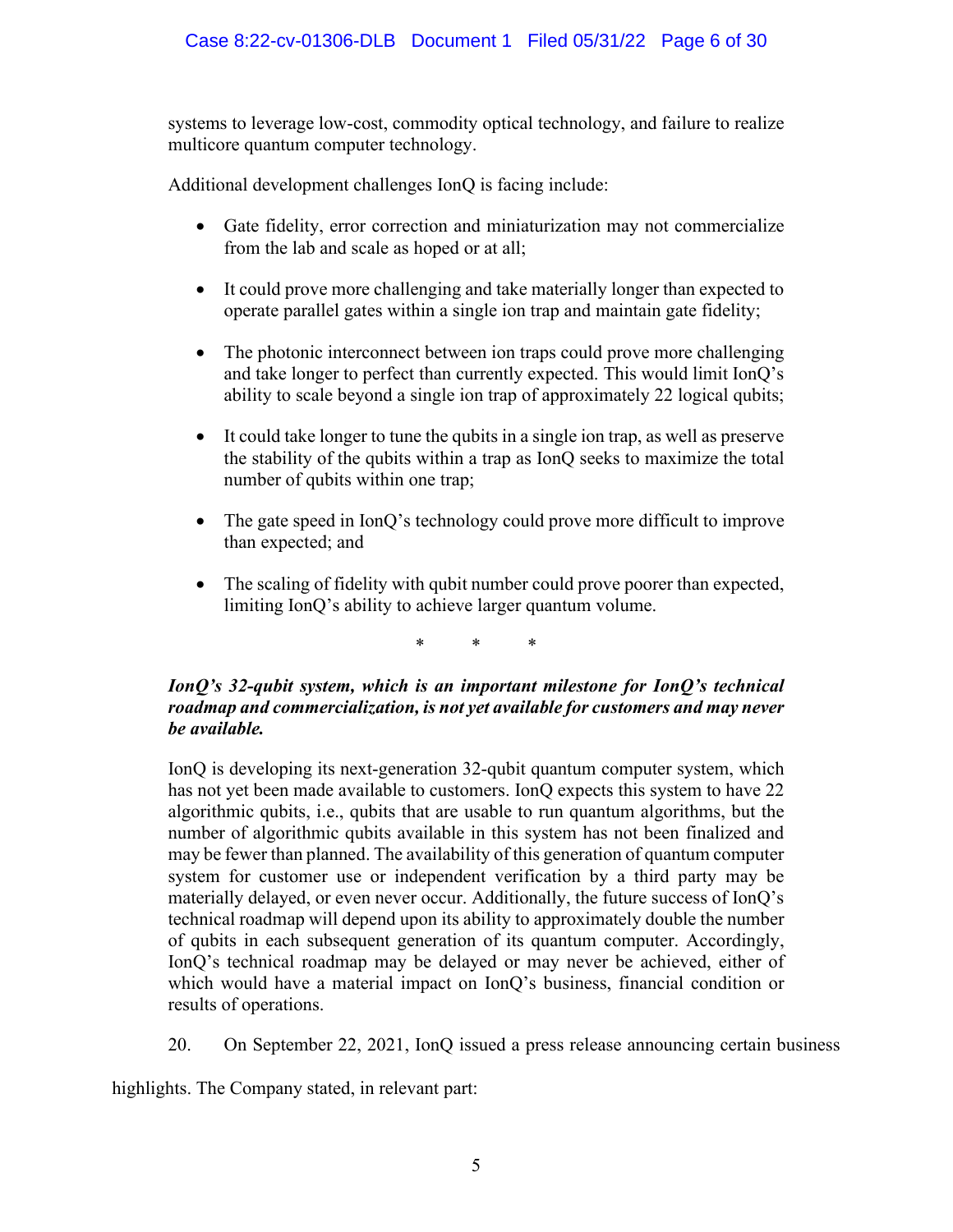## Business Highlights

IonQ's previously announced hardware achievements enable the continued scaling of its trapped ion quantum computers, including:

- The industry's first Reconfigurable Multicore Quantum Architecture (RMQA) technology, which allows greatly increased qubit count and power of IonQ's quantum computers.
- Evaporated Glass Traps (EGTs), a new, IonQ-designed chipset that affords greater control of individual qubits in a quantum computer, paving the way for larger quantum computing cores.
- First customers running on IonQ's latest hardware.
- *IonQ's quantum computers now run thousands of quantum jobs routinely for customers via the cloud each week.*
- 21. On August 12, 2021, IonQ and DTG filed its proxy statement on Form 424b3

soliciting stockholder approval of the Business Combination and making substantially the same

statements as identified in the Registration Statement.

22. On September 9, 2021, IonQ issued a press release entitled "IonQ Triples

Expectation for 2021 Contract Bookings," stating in relevant part:

IonQ, the leader in quantum computing, today announced that it is tripling its expectation for 2021 total contract bookings from its previously announced target of \$5 million to \$15 million.

\* \* \*

IonQ recent operating momentum includes:

- A deal with the University of Maryland to create the National Quantum Lab, the world's first on-campus, commercial-grade quantum user facility, as part of the University's \$20 million initiative to invest in quantum computing.
- 23. On November 15, 2021, IonQ issued a press release announcing its third quarter

2021 financial results, stating in relevant part:

IonQ's bookings results demonstrate the Company's leadership and growing demand for IonQ's industry-leading trapped-ion hardware. *IonQ is the only maker*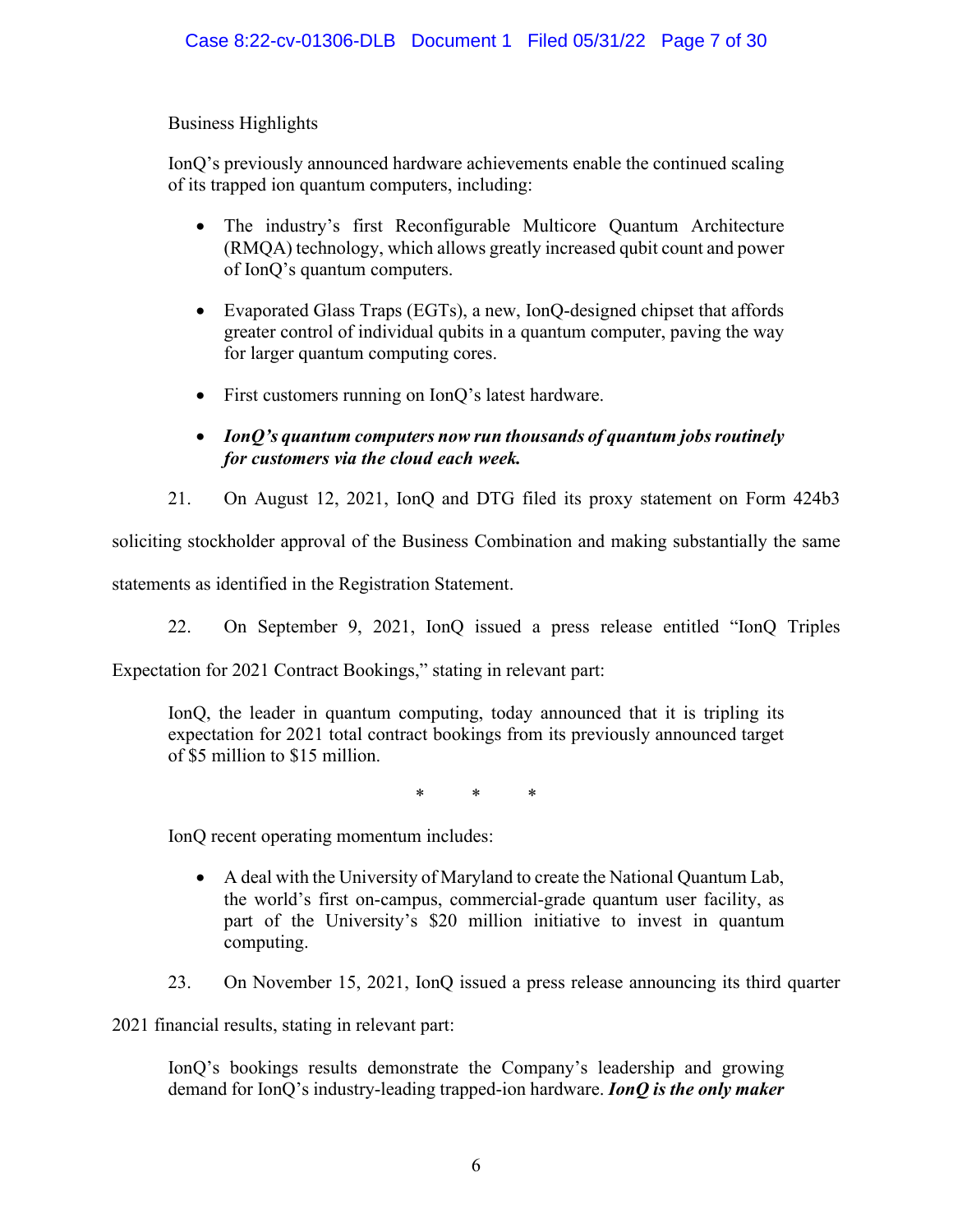*of quantum hardware that is available through every major cloud provider in the United States, which includes Amazon Web Services, Microsoft Azure, and Google Cloud. This gives public and private sectors unprecedented access to the Company's technology.* IonQ's next generation system was released to select customers in private beta via IonQ's dedicated cloud.

"We look forward to 2022 with confidence as we continue to build out IonQ's ecosystem, demonstrate our superior scalability and efficiency, and solve useful problems for our worldwide customer base," said Chapman.

## **Third Quarter Financial Highlights**

- Revenue of \$223 thousand, for a total of \$451 thousand year to date.
- Year-to-date total contract value (TCV) bookings of \$15.1 million.
- Cash and cash equivalents of \$587 million as of September 30, 2021.
- Net loss of \$14.8 million.
- 24. The same day, the Company filed its quarterly report on Form 10-Q for the period

ended September 30, 2021 (the "3Q21 10-Q"), affirming the previously reported financial results.

Regarding the concentration of revenue among "significant customers," IonQ stated:

Significant customers are those which represent more than 10% of the Company's total revenue. The Company's revenue was from 2 significant customers for the three months ended September 30, 2021 and from 3 significant customers for the nine months ended September 30, 2021. The Company did not have any revenue for the three and nine month periods ended September 30, 2020.

25. As to related party transactions, the 3Q21 10-Q stated, in relevant part:

## Transactions with UMD and Duke

As described in Note 5 – *Agreements with UMD and Duke*, the Company entered into a License Agreement and Option Agreement with UMD and Duke whereby the Company, in the normal course of business, has licensed certain intellectual property and, in the case of the Amendments to the Duke and UMD Option Agreements, has purchased research and development services. The Company considers these agreements to be related party transactions because during 2021 and 2020, the Company's Co-Founder and Chief Technology Officer served as a professor at Duke and the Company's Co-Founder and Chief Scientist served as a professor at UMD. During the nine months ended September 30, 2021, the Company's Chief Scientist moved to Duke and each, in their role as professors at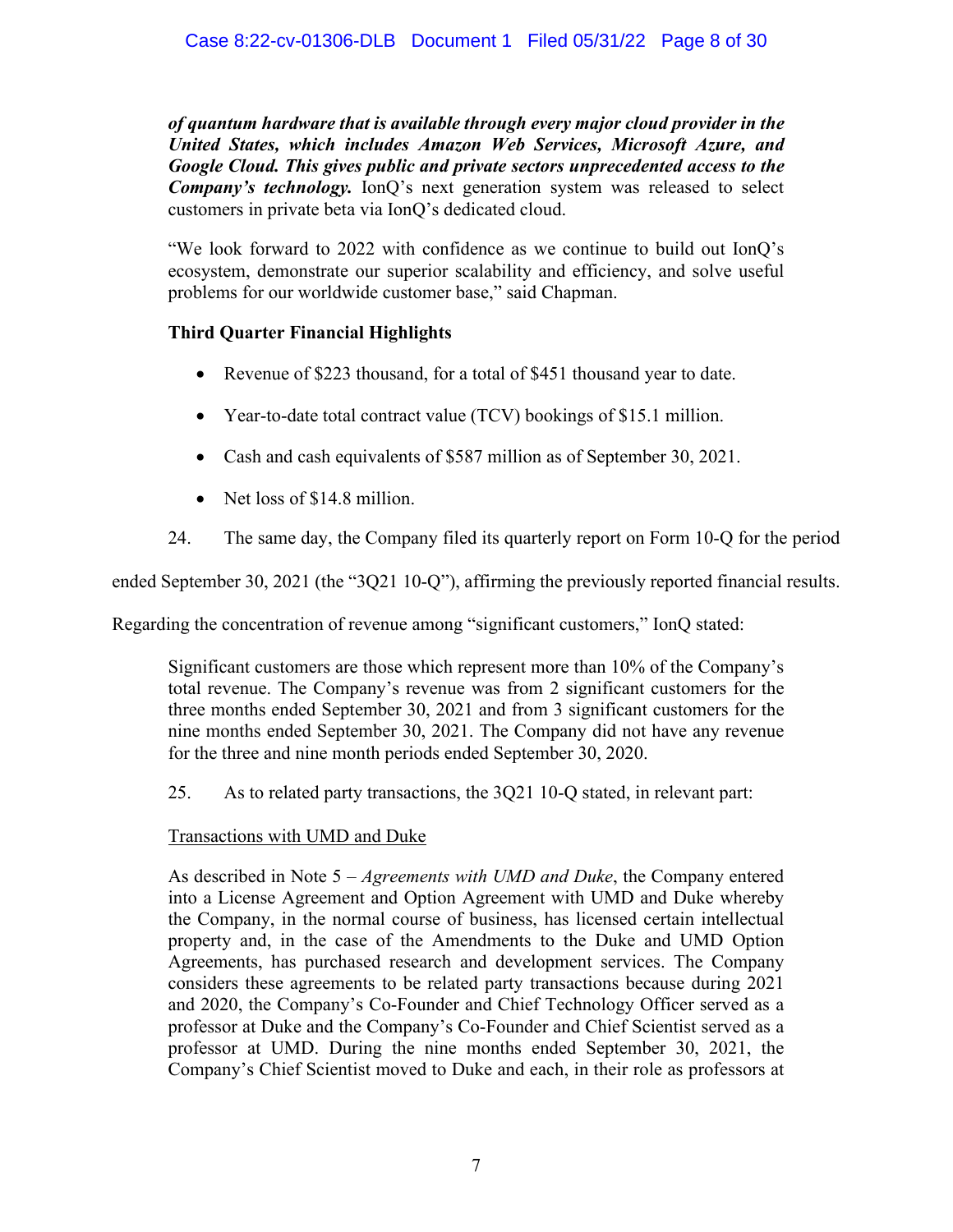Duke, are leading the research subject to the License Agreement and Option Agreement with Duke as of September 30, 2021.

In addition, the Company entered into an amendment to its operating lease for office space with UMD. The lease was amended with UMD in March 2020 to extend the terms of the agreement for the existing premise and lease additional expansion premise and was amended in December 2020 to provide additional rent adjustments. Refer to Note 12 of the audited financial statements for the year ended December 31, 2020 for additional information regarding the Company's leases.

In September 2021, the Company entered into a multiyear deal with UMD to provide certain quantum computing services and facility access related to the National Quantum Lab at UMD in exchange for payments totaling \$14 million.

The Company's results from transactions with UMD and Duke, as reflected in the Condensed Consolidated Statements of Operations and Comprehensive Loss are detailed below (in thousands):

|                               | <b>Three Months Ended</b><br>September 30, |      | <b>Nine Months Ended</b><br>September 30, |      |  |
|-------------------------------|--------------------------------------------|------|-------------------------------------------|------|--|
|                               |                                            |      |                                           |      |  |
|                               | 2021                                       | 2020 | 2021                                      | 2020 |  |
| Revenue                       | 164                                        |      | 164                                       |      |  |
| Cost of revenue               | 34                                         |      | 34                                        |      |  |
| Research and<br>development   | 313                                        |      | 1,649                                     | 117  |  |
| Sales and marketing           | 8                                          |      | 8                                         |      |  |
| General and<br>administrative | 59                                         | 55   | 189                                       |      |  |

26. On March 28, 2022, IonQ issued a press release announcing its financial results for fourth quarter and full year 2021, stating in relevant part: "In March, Microsoft announced official plans to bring IonQ Aria to the Azure Quantum Cloud, democratizing access to the world's most powerful quantum computer. IonQ became the only company to make its quantum computers available via all three major cloud providers (Google Cloud, Microsoft Azure, AWS) in 2021." It further stated:

### **2021 Financial Highlights**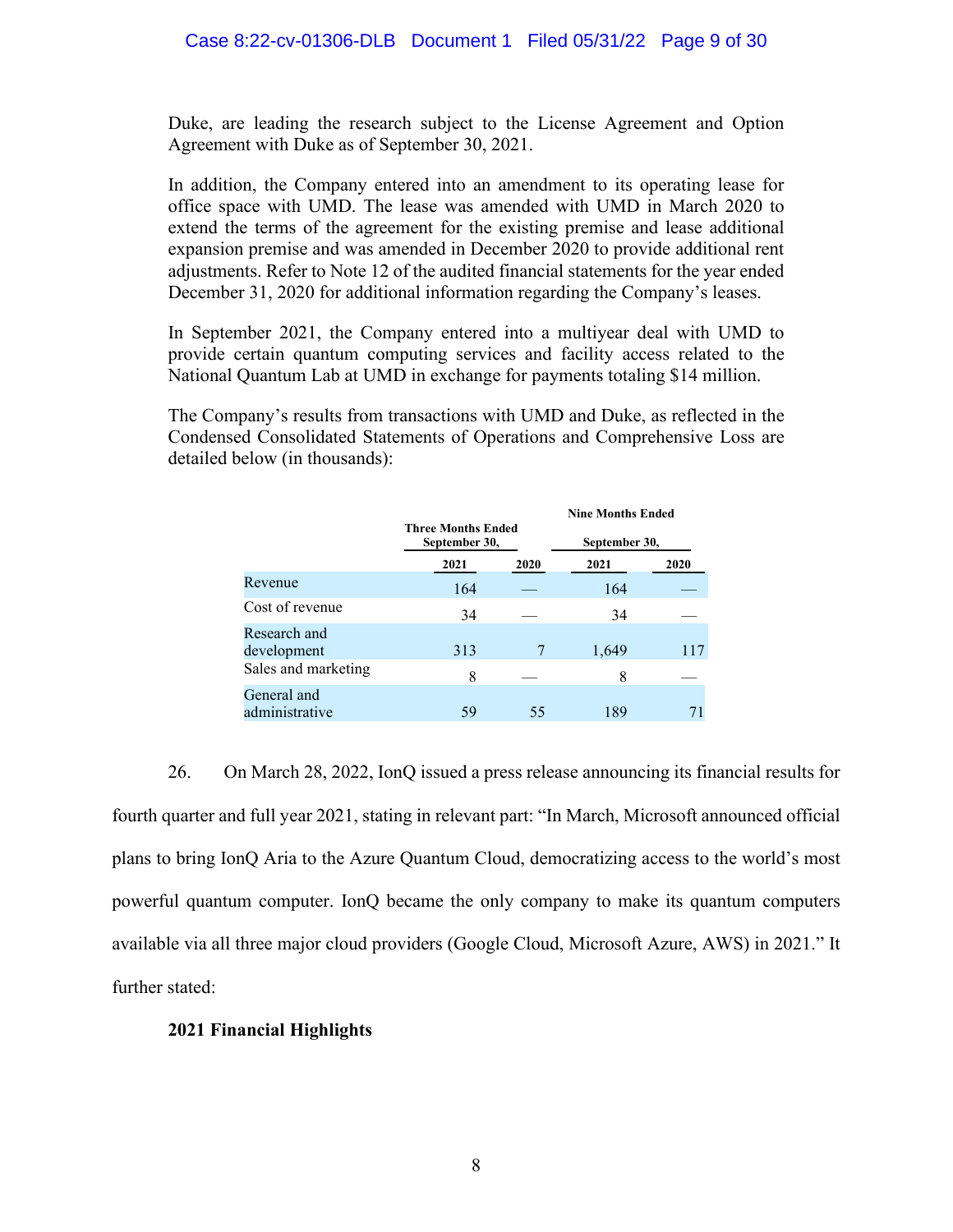- After tripling the Company's original 2021 contract bookings forecast in September from \$5 million to \$15 million, IonQ beat that number again to end up at \$16.7 million for the full year.
- IonQ achieved revenue of \$2.1 million for the full year, which was  $31\%$ above the \$1.6 million IonQ forecasted on the Company's Q3 call.
- 27. The same day, IonQ filed its annual report on Form 10-K for the period ended

December 31, 2021 (the "2021 10-K"). Therein, the Company stated, in relevant part:

## *Our 32-qubit system, which is an important milestone for our technical roadmap and commercialization, is not yet available for customers and may never be available.*

We are developing our next-generation 32-qubit quantum computer system, which has not yet been made available to customers. We expect this system to have 22 algorithmic qubits, i.e., qubits that are usable to run quantum algorithms, but the number of algorithmic qubits available in this system has not been finalized and may be fewer than planned. The availability of this generation of quantum computer system for customer use or independent verification by a third party may be materially delayed, or even never occur. Additionally, the future success of our technical roadmap will depend upon our ability to approximately double the number of qubits in each subsequent generation of our quantum computer. Accordingly, our technical roadmap may be delayed or may never be achieved, either of which would have a material impact on our business, financial condition or results of operations.

28. The 2021 10-K also cited certain risk factors to producing a scalable quantum

computer, including:

## *We have not produced a scalable quantum computer and face significant barriers in our attempts to produce quantum computers. If we cannot successfully overcome those barriers, our business will be negatively impacted and could fail.*

Producing quantum computers is a difficult undertaking. There are significant engineering challenges that we must overcome to build our quantum computers. We are still in the development stage and face significant challenges in completing development of our quantum computers and in producing quantum computers in commercial volumes. Some of the development challenges that could prevent the introduction of our quantum computers include, but are not limited to, failure to find scalable ways to flexibly manipulate qubits, failure to transition quantum systems to leverage low-cost, commodity optical technology, and failure to realize multicore quantum computer technology.

Additional development challenges we face include: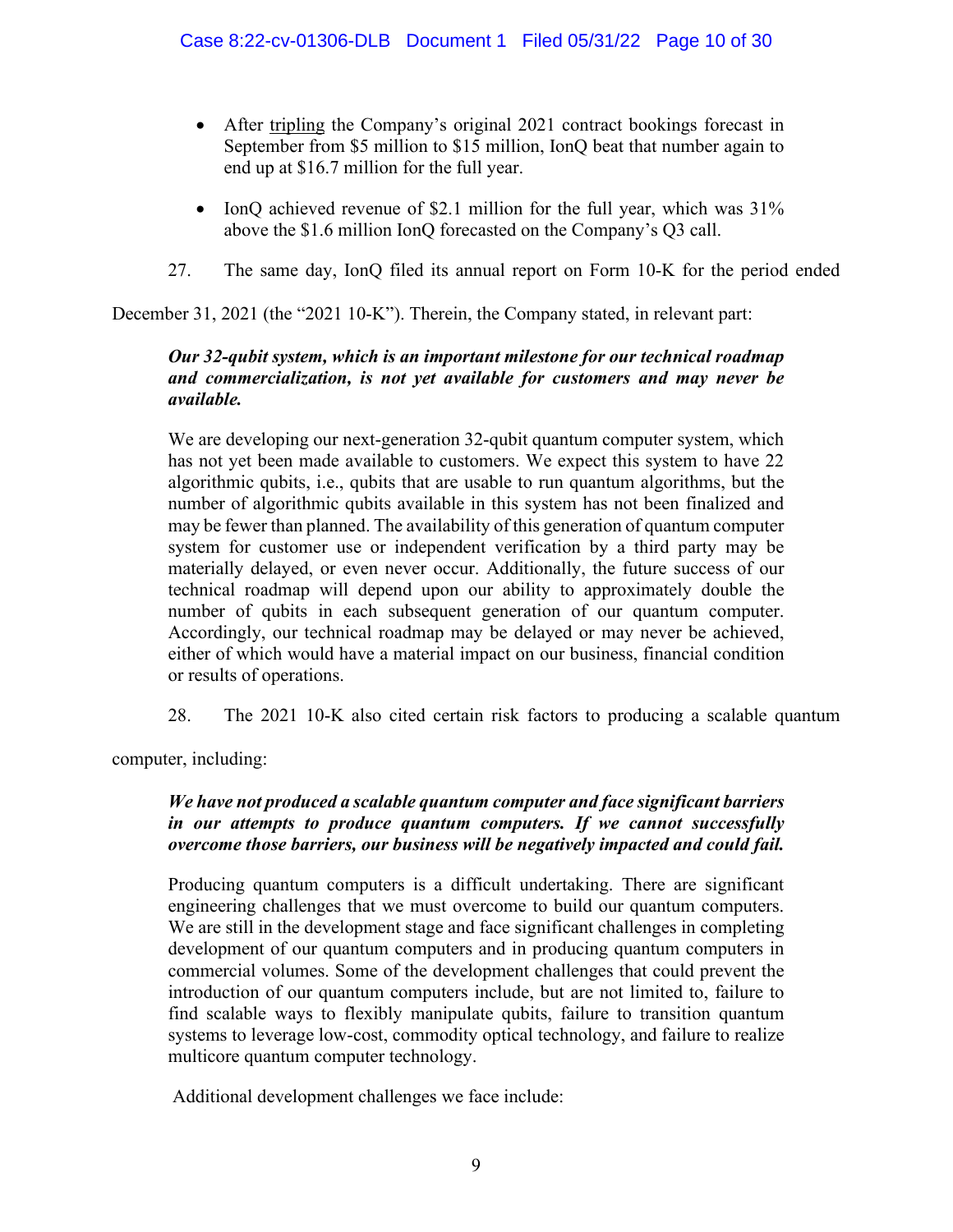- gate fidelity, error correction and miniaturization may not commercialize from the lab and scale as hoped or at all;
- it could prove more challenging and take materially longer than expected to operate parallel gates within a single ion trap and maintain gate fidelity;
- the photonic interconnect between ion traps could prove more challenging and take longer to perfect than currently expected. This would limit our ability to scale beyond a single ion trap of approximately 22 logical qubits;
- it could take longer to tune the qubits in a single ion trap, as well as preserve the stability of the qubits within a trap as we seek to maximize the total number of qubits within one trap;
- the gate speed in our technology could prove more difficult to improve than expected; and
- the scaling of fidelity with qubit number could prove poorer than expected, limiting our ability to achieve larger quantum volume.

In addition, we will need to develop the manufacturing process necessary to make these quantum computers in high volume. We have not yet validated a manufacturing process or acquired the tools or processes necessary to produce high volumes of our quantum computers that meet all commercial requirements. If we are not able to overcome these manufacturing hurdles in building our quantum computers, our business is likely to fail.

Even if we complete development and achieve volume production of our quantum computers, if the cost, performance characteristics or other specifications of the quantum computer fall short of our projections, our business, financial condition and results of operations would be adversely affected.

29. The 2021 10-K further stated the following as to IonQ's related party transactions:

Transactions with UMD and Duke

As described in Note 7—Agreements with UMD and Duke, the Company entered into a License Agreement and Option Agreement with UMD and Duke whereby the Company, in the normal course of business, has licensed certain intellectual property and, in the case of the Amendment to the Duke and UMD Option Agreement, has purchased research and development services. The Company considers these agreements to be related party transactions because during 2021 and 2020, the Company's Co-founder and Chief Technology Officer served as a professor at Duke and the Company's Co-founder and Chief Scientist served as a professor at the UMD. During 2021, the Company's Chief Scientist moved to Duke and each, in their role as professors at Duke, are leading the research subject to the License Agreement and Option Agreement with Duke as of December 31, 2021.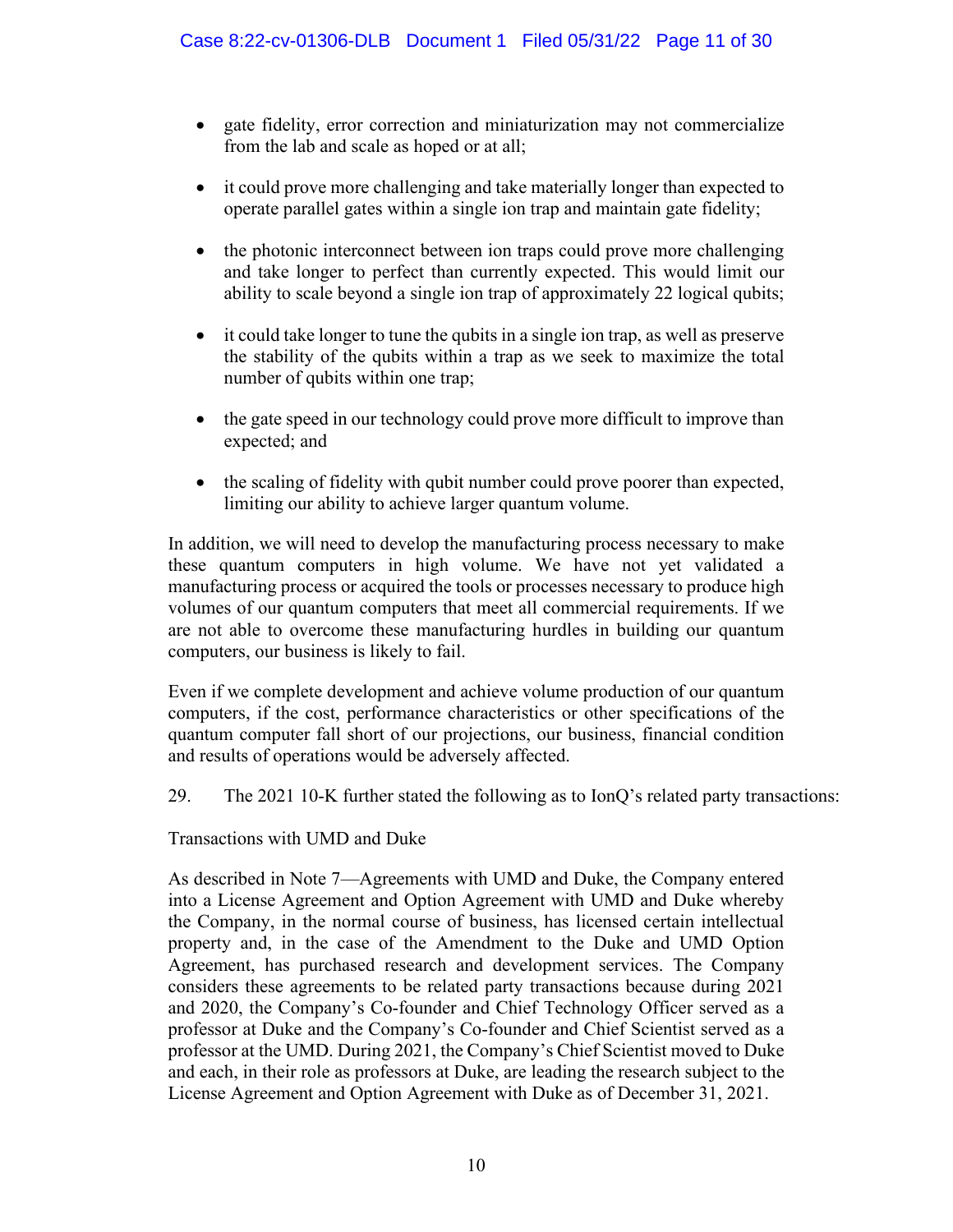In addition, the Company entered into an amendment to its operating lease for office space with the UMD. The lease was amended with UMD in March 2020 to extend the terms of the agreement for the existing premise and lease additional expansion premise and was amended in December 2020 to provide additional rent adjustments. Refer to Note 15 – Leases, for additional information regarding the Company's leases.

In September 2021, the Company entered into a multiyear deal with UMD to provide certain quantum computing services and facility access related to the National Quantum Lab at UMD in exchange for payments totaling \$14 million over 3 years.

The Company's results from transactions with UMD and Duke, as reflected in the Consolidated Statements of Operations are detailed below (in thousands):

|                                 | <b>Year Ended December 31,</b> |      |  |
|---------------------------------|--------------------------------|------|--|
|                                 | 2021                           | 2020 |  |
| Revenue                         | 1,179                          |      |  |
| Cost of Revenue                 | 35                             |      |  |
| <b>Research and Development</b> | 1,949                          | 247  |  |
| Sales and Marketing             | 8                              |      |  |
| General and administrative      | 218                            | 35   |  |

30. The above statements identified in ¶¶ 19-29 were materially false and/or misleading, and failed to disclose material adverse facts about the Company's business, operations, and prospects. Specifically, Defendants failed to disclose to investors: (1) that IonQ had not yet developed a 32-qubit quantum computer; (2) that the Company's 11-qubit quantum computer suffered from significant error rates, rendering it useless; (3) that IonQ's quantum computer is not sufficiently reliable, so it is not accessible despite being available through major cloud providers; (4) that a significant portion of IonQ's revenue was derived from improper round-tripping transactions with related parties; and (5) that, as a result of the foregoing, Defendants' positive statements about the Company's business, operations, and prospects were materially misleading and/or lacked a reasonable basis.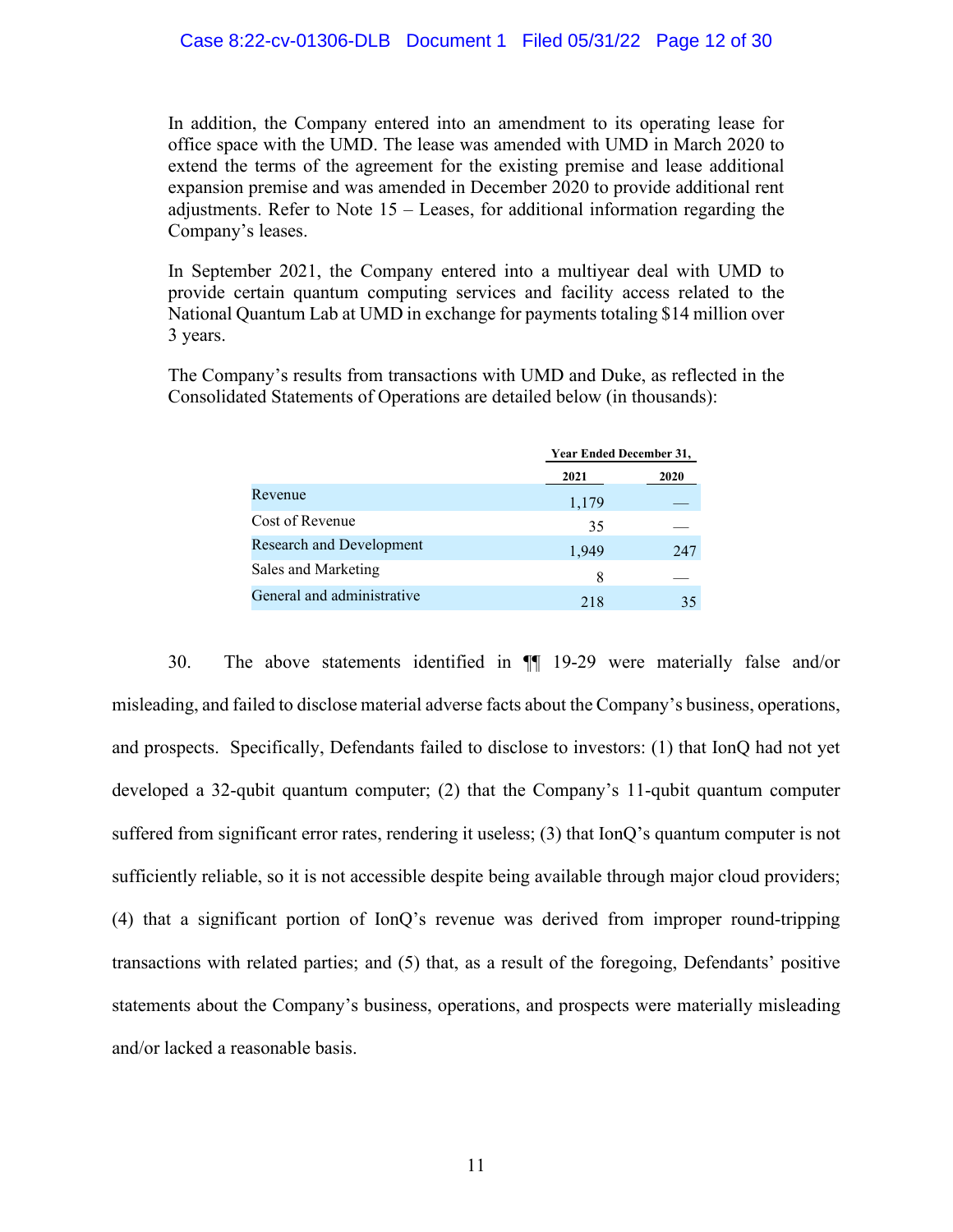## **Disclosures at the End of the Class Period**

31. On May 3, 2022, Scorpion Capital released a research report alleging, among other

things, that IonQ is a "scam built on phony statements about nearly all key aspects of the technology and business." It further claimed that the Company' reported "[f]ictitious 'revenue' via sham transactions and related-party round-tripping."

32. Specifically, the report alleged that IonQ's 32-qubit quantum computer does not

exist, citing interviews with former employees and executives:

3. Extensive interviews with ex-executives and employees confirm our findings and lead us to conclude that the company's claims of a 32-qubit machine are fraudulent. We received color stating that "it was totally made up"; "doesn't exist"; and that the company is "trying to cover up that it's not there." Our research indicates extreme discomfort among IonQ's staff and an "unprecedented amount of pushback" as its leadership allegedly pushed for a fake product announcement with "outlandish claims" that "are so far removed from reality," with "essentially every scientist" at the company opposed and "flipping out."

\* \* \*

The ex-executive indicated that it is "totally" well-known inside IonQ that the 32 qubit machine doesn't exist, replying affirmatively when we asked if staff were uncomfortable with the company's conduct  $-$  "to me, that's fraudulent." The executive further alleged that IonQ is trying "to cover up that it's not there"  $$ despite featuring it prominently on its homepage – and mentioned conversations with the CEO that suggest his complicity.

\* \* \*

4. Ex-employees suggested that photos of IonQ's computer in a sleek, commercially-viable package are staged and misleading. Two even stated that they "never saw" the standalone form factor featured prominently on IonQ's site and promotional materials. Pictures we located indicate the device is actually a primitive skunkworks contraption that one can't take "out of the lab for real use," resembling an explosion of "spaghetti" with electromechanical parts, lasers, cables, HVAC equipment, racks of screwdrivers, and multiple chassis that ex-employees indicated are "garage size" or the size of a "small adult elephant." At best, we suspect IonQ concocted a shell for SPAC photo ops to conceal the device's crudeness, as it suddenly appeared on their site right before the deal was announced in March 2021.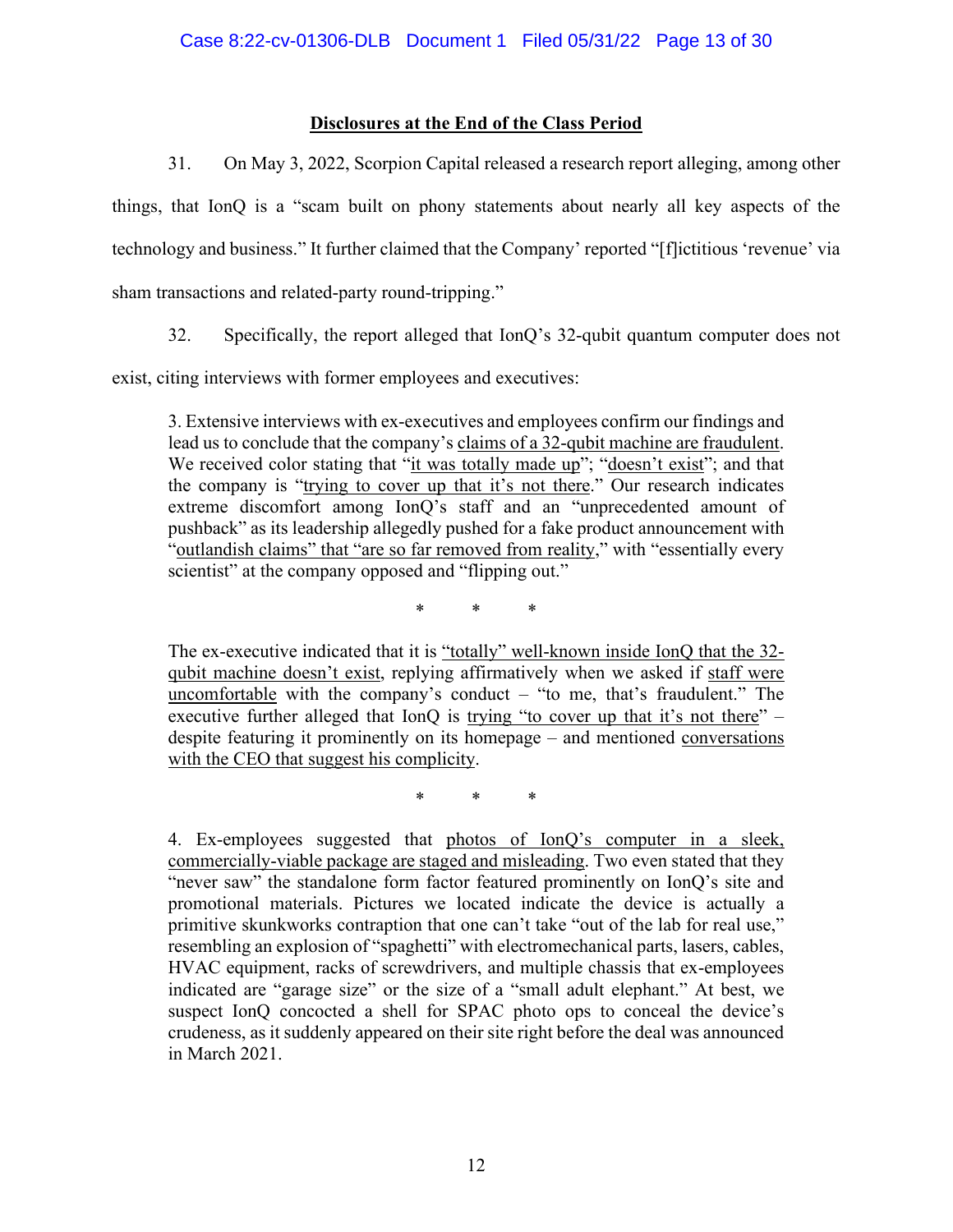33. The report further alleged that the Company's existing 11-qubit technology suffers

from high error rates:

8. IonQ's trapped-ion technology is doomed by "pernicious" error rates, a key performance metric and fatal flaw in contrast to misleading benchmarks that portray errors as low. Virtually every ex-employee and expert we interviewed slammed its error rates as a joke, describing a catastrophic "chain process" where errors compound like a game of telephone: "your answer is totally garbled;" "your entire computation breaks down after a few steps"; "your chances of getting the right answer diminish very, very quickly" given the tendency for "very small errors to accumulate." A leading expert and friend of the founders stated that their error rates need to be 100 times lower; alleged that Monroe's error rates have stagnated at the same level "for 10 years, 15 years, 20 years"; and that "I just don't see how it's going to work."

IonQ appears to be well aware that error rates are its Achilles Heel. As a result, its website prominently features performance benchmarks that convey the misleading impression that error rates are low. Error rates are typically expressed as "gate fidelities" that demonstrate the quality of two-qubit gates. Investors looking at the site are led to believe that the gate fidelities are nearly perfect – with average fidelities of  $>98\%$  and best fidelity of 99.7%, i.e., error rates of  $\leq 2\%$  and .03%, respectively.

\* \* \*

Virtually every ex-IonQ employee and expert we interviewed slammed the error rates as a joke. One former employee indicated that a 98% fidelity level renders the computer error prone and useless, adding that a minimum of 99.99% fidelity is required before any useful applications are possible. He emphasized that going from 99% to 99.99% is infinitely more difficult than from 50% to 99%. A second ex-employee stated that <u>a 2% error rate is catastrophic, creating "a chain process"</u> where errors compound like a game of telephone – "even a small toy" computation requires 99.9% fidelity, i.e., a 0.1% error vs. IonQ's 20X higher error of 2%.

\* \* \*

An ex-IonQ physicist provided a more technical explanation for why the company's 2% error rate is "actually a lot more pernicious" than it appears. He stated that it prevents the computer from running a long program, as each step introduces a 2% error which by the 20th step means that "your answer is totally garbled": "your entire compensation breaks down after a few steps" – "your chances of getting the write answer diminish very, very quickly" given the tendency for "very small errors" to accumulate."

\* \* \*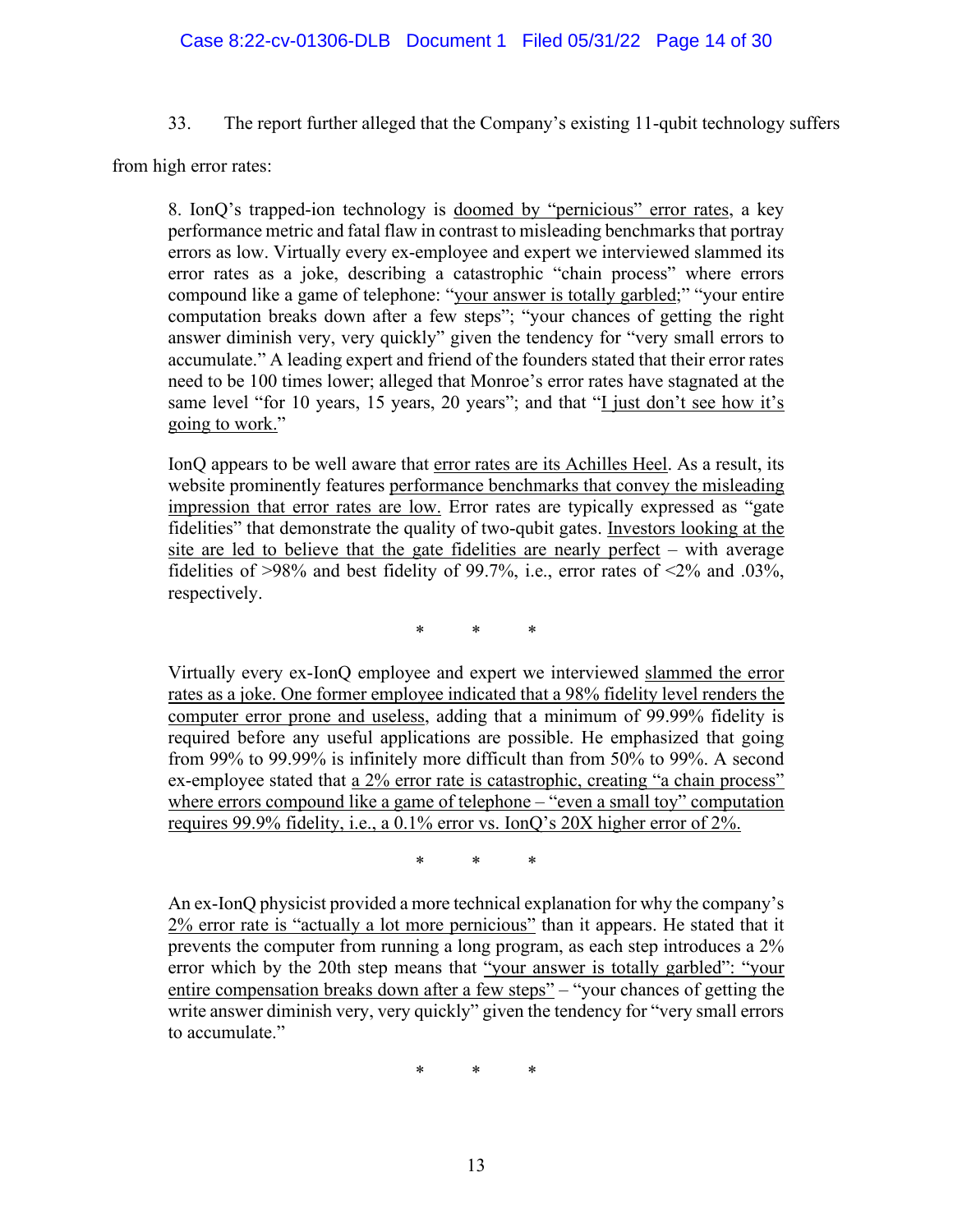10. Aside from being plagued by errors and lacking any useful computational ability, IonQ's only system is crippled by reliability and uptime problems, as well as "reproducibility" challenges from one machine to another, which explains why it only appears to have 3 computers "in service." An expert who we asked to test the machine via AWS had to wait for a day it was actually "available," while another described jobs sitting in the queue for 30-60 minutes, and sometimes having to "wait until the next day for the job to come back." An ex-employee pointed us to a recent paper by IonQ staff that quantified the shockingly poor reliability – only 53% uptime. IonQ appears to have buried the paper. Given the lags, we speculate whether manual processing may be occurring in the background by human beings, similar to Theranos allegedly using third-party blood testing machines.

34. Moreover, the report alleged that IonQ's "revenue and bookings are driven by

phony related-party deals and round-tripping, creating the illusion of commercial momentum prior

to listing via a SPAC." It stated, in relevant part:

Given the long list of top-tier customers and the availability of IonQ's quantum hardware "through every major US cloud provider" per the CEO's comments on the Q3 call, we were surprised to discover that the company only reported an immaterial \$233,000 of revenue in Q3 2021 and \$451,000 for the nine months ended Sep 30 2021, and zero revenue for the same periods in 2020. This leads us to conclude that IonQ's total cumulative revenue since inception to 9/30/21 was only \$451K. The company's total 2021 revenue of \$2.1MM was driven almost entirely by O4, which comprised  $\sim 80\%$  of the total for the year.

\* \* \*

The Related Party section of the filing then explained why IonQ's revenue is a farce: the two customers that drove 70% of its revenue in Q3 are the University of Maryland (UMD) and Duke – which spun off  $IonQ...$ 

\* \* \*

In other words, IonQ's revenue is not only negligible but whatever little scraps they've scrounged up are related-party round-tripping. Of the whopping \$233K of total Q3 2021 revenue, \$164K or 70% was from UMD and Duke. The related party disclosure then exposes the circular nature of the flows – in Q3, IonQ expensed \$313K of R&D as transactions with UMD and Duke as well as \$101K in other items. In other words, IonQ spent \$414K with its two largest customers, who then turned around and "purchased" \$164K of quantum computing access and services.

## [image omitted]

The related party games and round-tripping continued in Q4 2021. IonQ's filings disclose its revenue from UMD/Duke for 2021 as well as for the first nine months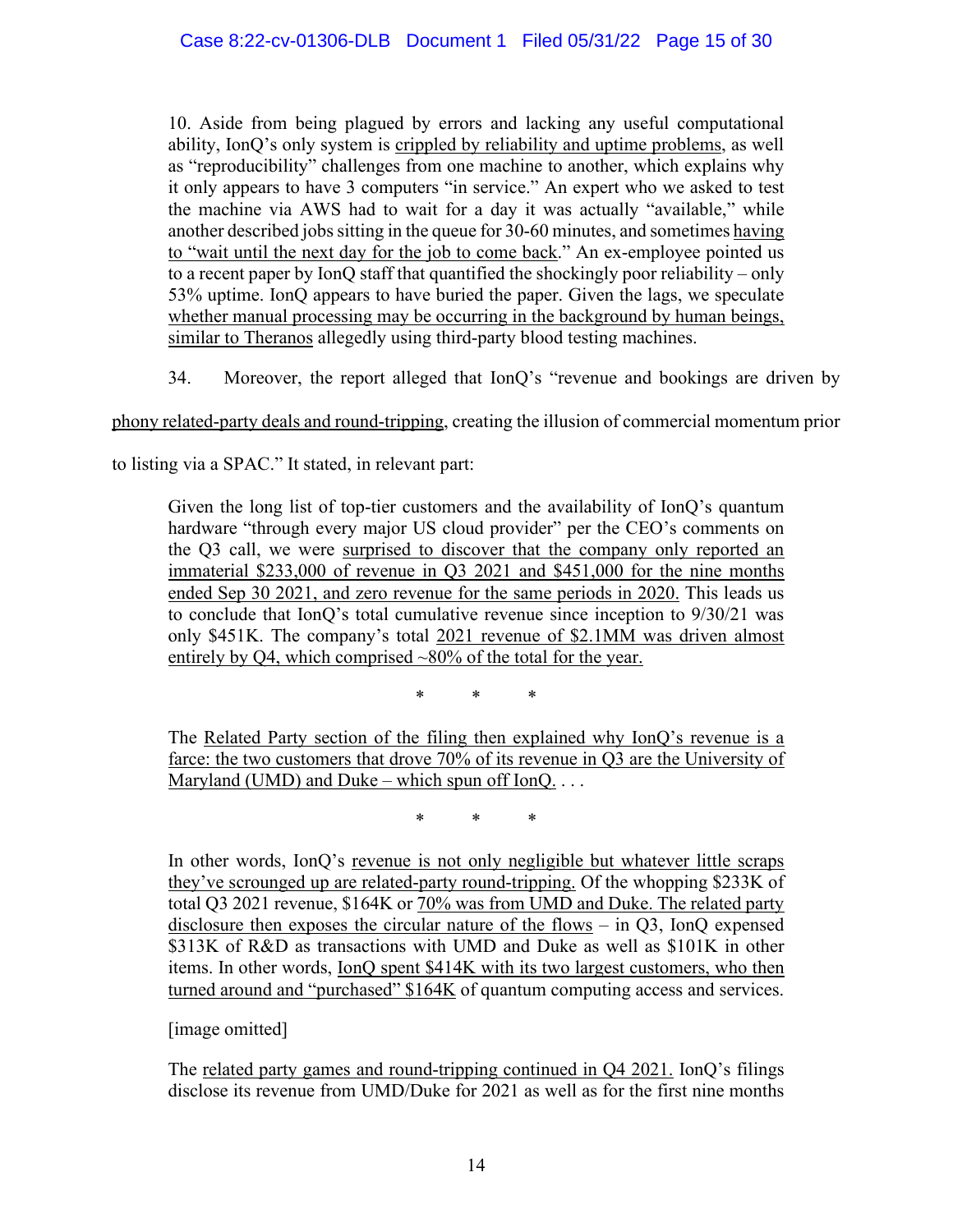of the year, as well as its R&D transactions with them. This allowed us to calculate the related party contribution for Q4. UMD/Duke accounted for an astounding 62% of IonQ's "revenue" in Q4 and 56% for all of 2021. The data also makes the roundtripping clear: for all of 2021, IonQ expensed \$1.9MM of R&D with Duke/UMB, who turned around and drove \$1.2MM of sales. Most importantly, the data shows IonQ's suddenly increased dependence on UMD/Duke starting in Q3 and into Q4 vs.  $Q1/Q2$  – just in time for the SPAC. In other words, the only way that IonQ showed "growth" around the time of its listing is by manufacturing it via the related parties that spun it out as a company.

\* \* \*

The bookings were \$5MM until Sep 9, 2021, when IonQ issued a press release announcing that they had tripled to \$15MM. We note the fortuitous timing of the 300% release – a mere 3 weeks before the SPAC transaction closed and IonQ began trading. We further note the curious timing of another press release the day before this one, where IonQ announced that the University of Maryland and IonQ agreed to jointly establish the "First-of-its-Kind National Quantum Lab," with a "new \$20MM investment from UMD" to provide the "university and its partners with unprecedented access to quantum computing." The purported "Q-Lab," per the release, "will be located . . . next to IonQ's headquarters. . . ."

35. On this news, On this news, the Company's stock fell \$0.71, or 9%, to close at

\$7.15 per share on May 3, 2022, on unusually heavy trading volume.

## **CLASS ACTION ALLEGATIONS**

36. Plaintiff brings this action as a class action pursuant to Federal Rule of Civil Procedure 23(a) and  $(b)(3)$  on behalf of a class, consisting of all persons and entities that purchased or otherwise acquired IonQ securities between March 30, 2021 and May 2, 2022, inclusive, and who were damaged thereby (the "Class"). Excluded from the Class are Defendants, the officers and directors of the Company, at all relevant times, members of their immediate families and their legal representatives, heirs, successors, or assigns, and any entity in which Defendants have or had a controlling interest.

37. The members of the Class are so numerous that joinder of all members is impracticable. Throughout the Class Period, IonQ's shares actively traded on the NYSE. While the exact number of Class members is unknown to Plaintiff at this time and can only be ascertained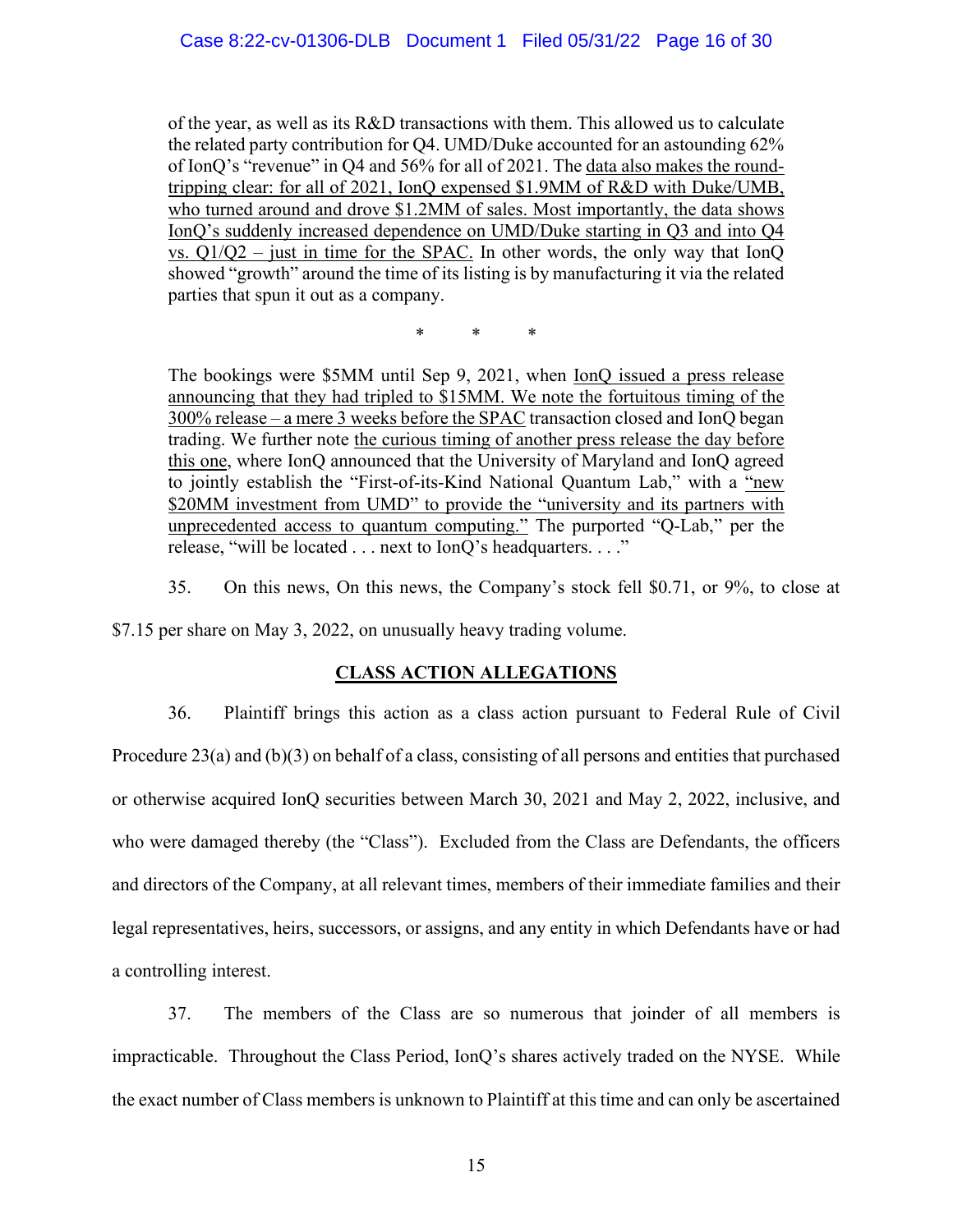#### Case 8:22-cv-01306-DLB Document 1 Filed 05/31/22 Page 17 of 30

through appropriate discovery, Plaintiff believes that there are at least hundreds or thousands of members in the proposed Class. Millions of IonQ shares were traded publicly during the Class Period on the NYSE. Record owners and other members of the Class may be identified from records maintained by IonQ or its transfer agent and may be notified of the pendency of this action by mail, using the form of notice similar to that customarily used in securities class actions.

38. Plaintiff's claims are typical of the claims of the members of the Class as all members of the Class are similarly affected by Defendants' wrongful conduct in violation of federal law that is complained of herein.

39. Plaintiff will fairly and adequately protect the interests of the members of the Class and has retained counsel competent and experienced in class and securities litigation.

40. Common questions of law and fact exist as to all members of the Class and predominate over any questions solely affecting individual members of the Class. Among the questions of law and fact common to the Class are:

(a) whether the federal securities laws were violated by Defendants' acts as alleged herein;

(b) whether statements made by Defendants to the investing public during the Class Period omitted and/or misrepresented material facts about the business, operations, and prospects of IonQ; and

(c) to what extent the members of the Class have sustained damages and the proper measure of damages.

41. A class action is superior to all other available methods for the fair and efficient adjudication of this controversy since joinder of all members is impracticable. Furthermore, as the damages suffered by individual Class members may be relatively small, the expense and burden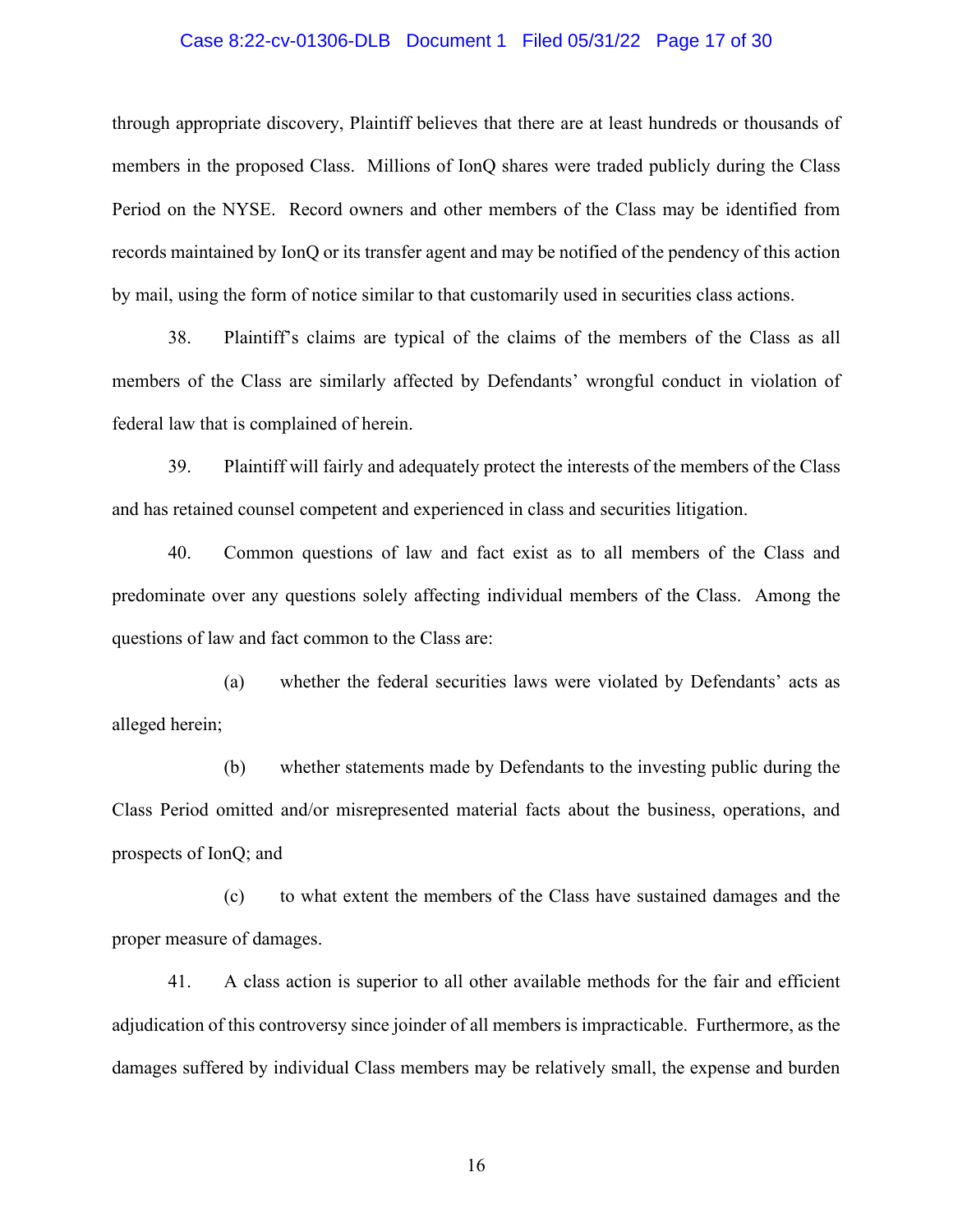#### Case 8:22-cv-01306-DLB Document 1 Filed 05/31/22 Page 18 of 30

of individual litigation makes it impossible for members of the Class to individually redress the wrongs done to them. There will be no difficulty in the management of this action as a class action.

#### **UNDISCLOSED ADVERSE FACTS**

42. The market for IonQ's securities was open, well-developed and efficient at all relevant times. As a result of these materially false and/or misleading statements, and/or failures to disclose, IonQ's securities traded at artificially inflated prices during the Class Period. Plaintiff and other members of the Class purchased or otherwise acquired IonQ's securities relying upon the integrity of the market price of the Company's securities and market information relating to IonQ, and have been damaged thereby.

43. During the Class Period, Defendants materially misled the investing public, thereby inflating the price of IonQ's securities, by publicly issuing false and/or misleading statements and/or omitting to disclose material facts necessary to make Defendants' statements, as set forth herein, not false and/or misleading. The statements and omissions were materially false and/or misleading because they failed to disclose material adverse information and/or misrepresented the truth about IonQ's business, operations, and prospects as alleged herein.

44. At all relevant times, the material misrepresentations and omissions particularized in this Complaint directly or proximately caused or were a substantial contributing cause of the damages sustained by Plaintiff and other members of the Class. As described herein, during the Class Period, Defendants made or caused to be made a series of materially false and/or misleading statements about IonQ's financial well-being and prospects. These material misstatements and/or omissions had the cause and effect of creating in the market an unrealistically positive assessment of the Company and its financial well-being and prospects, thus causing the Company's securities to be overvalued and artificially inflated at all relevant times. Defendants' materially false and/or misleading statements during the Class Period resulted in Plaintiff and other members of the Class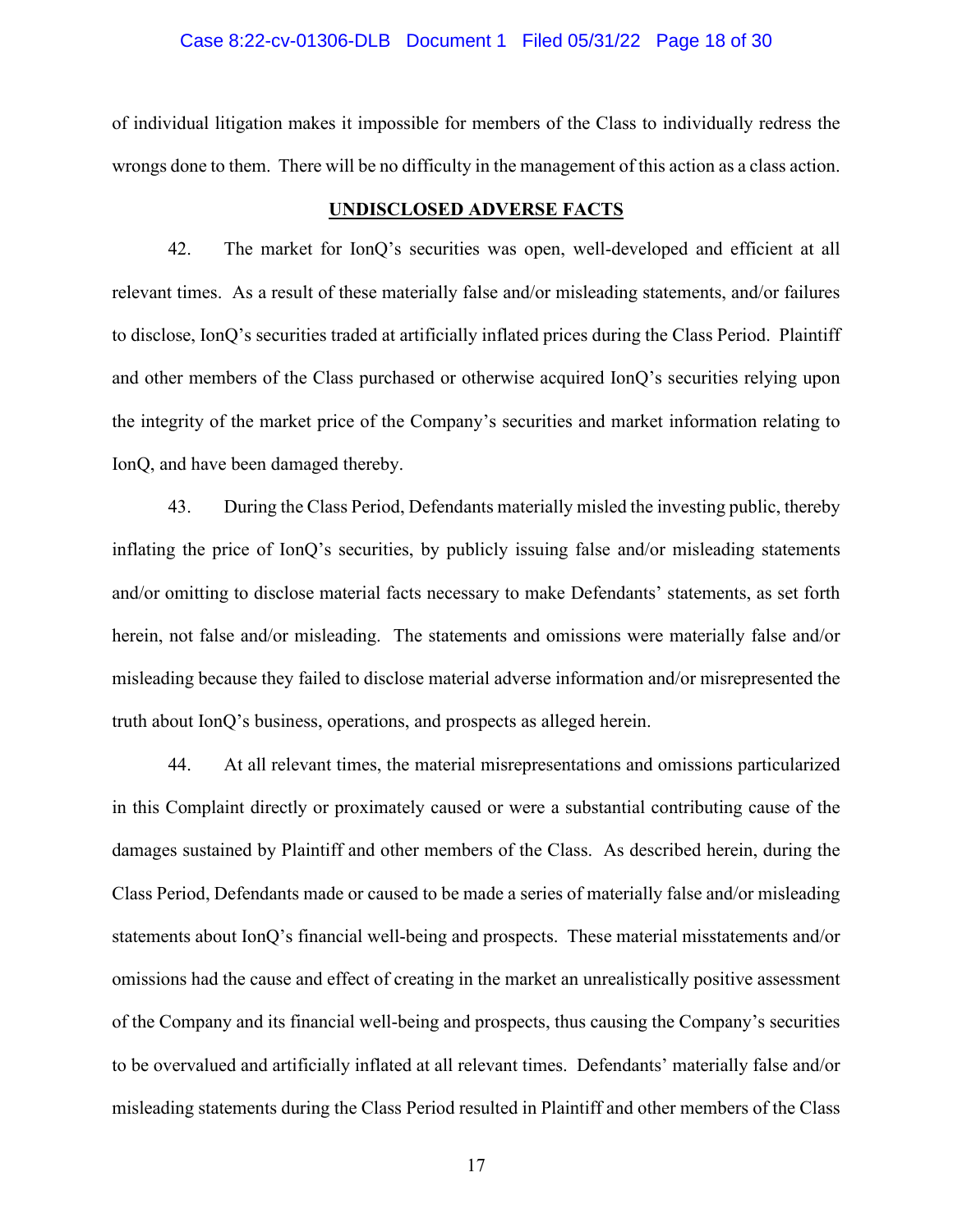#### Case 8:22-cv-01306-DLB Document 1 Filed 05/31/22 Page 19 of 30

purchasing the Company's securities at artificially inflated prices, thus causing the damages complained of herein when the truth was revealed.

#### **LOSS CAUSATION**

45. Defendants' wrongful conduct, as alleged herein, directly and proximately caused the economic loss suffered by Plaintiff and the Class.

46. During the Class Period, Plaintiff and the Class purchased IonQ's securities at artificially inflated prices and were damaged thereby. The price of the Company's securities significantly declined when the misrepresentations made to the market, and/or the information alleged herein to have been concealed from the market, and/or the effects thereof, were revealed, causing investors' losses.

#### **SCIENTER ALLEGATIONS**

47. As alleged herein, Defendants acted with scienter since Defendants knew that the public documents and statements issued or disseminated in the name of the Company were materially false and/or misleading; knew that such statements or documents would be issued or disseminated to the investing public; and knowingly and substantially participated or acquiesced in the issuance or dissemination of such statements or documents as primary violations of the federal securities laws. As set forth elsewhere herein in detail, the Individual Defendants, by virtue of their receipt of information reflecting the true facts regarding IonQ, their control over, and/or receipt and/or modification of IonQ's allegedly materially misleading misstatements and/or their associations with the Company which made them privy to confidential proprietary information concerning IonQ, participated in the fraudulent scheme alleged herein.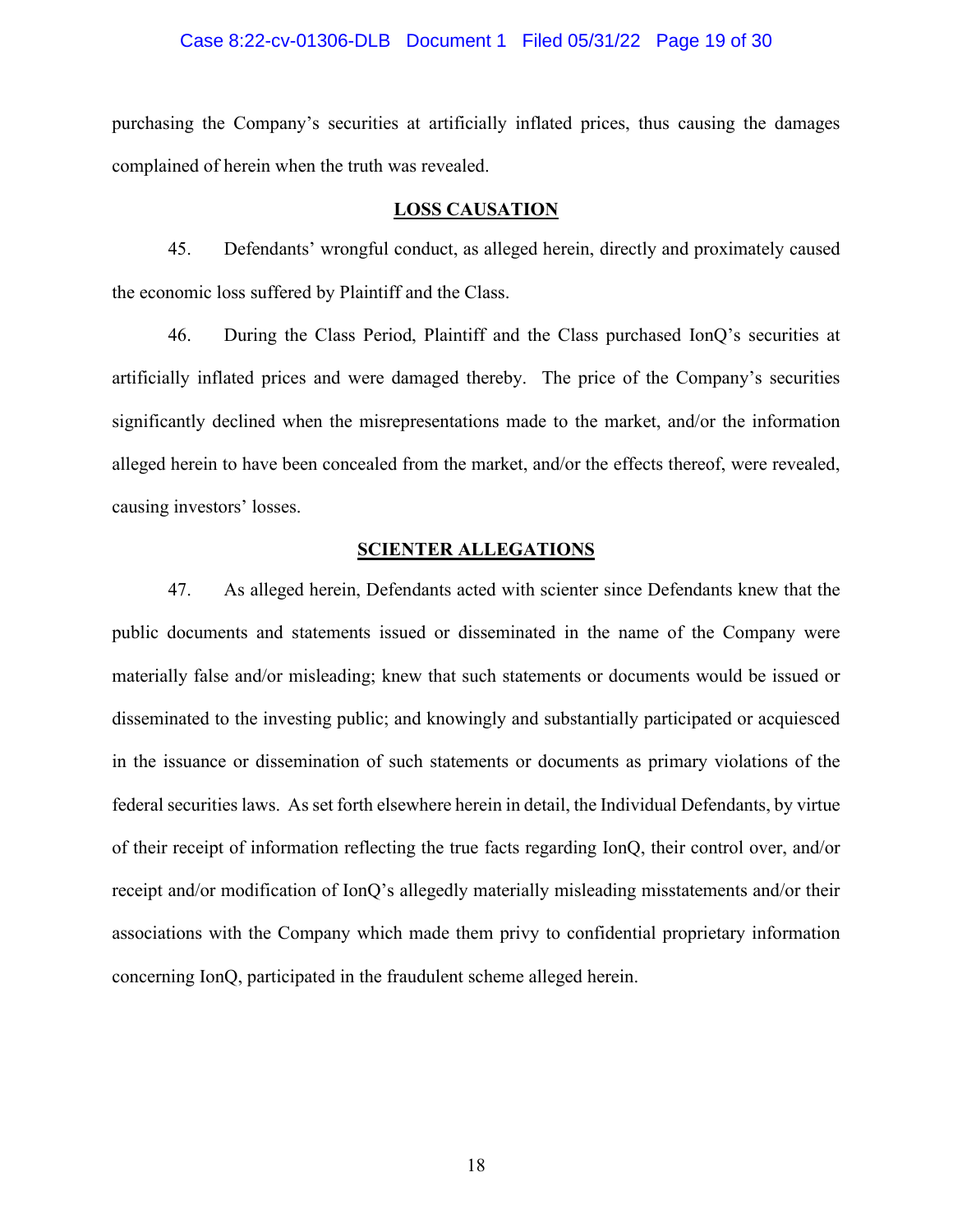#### **APPLICABILITY OF PRESUMPTION OF RELIANCE (FRAUD-ON-THE-MARKET DOCTRINE)**

48. The market for IonQ's securities was open, well-developed and efficient at all relevant times. As a result of the materially false and/or misleading statements and/or failures to disclose, IonQ's securities traded at artificially inflated prices during the Class Period. On November 17, 2021, the Company's share price closed at a Class Period high of \$31.00 per share. Plaintiff and other members of the Class purchased or otherwise acquired the Company's securities relying upon the integrity of the market price of IonQ's securities and market information relating to IonQ, and have been damaged thereby.

49. During the Class Period, the artificial inflation of IonQ's shares was caused by the material misrepresentations and/or omissions particularized in this Complaint causing the damages sustained by Plaintiff and other members of the Class. As described herein, during the Class Period, Defendants made or caused to be made a series of materially false and/or misleading statements about IonQ's business, prospects, and operations. These material misstatements and/or omissions created an unrealistically positive assessment of IonQ and its business, operations, and prospects, thus causing the price of the Company's securities to be artificially inflated at all relevant times, and when disclosed, negatively affected the value of the Company shares. Defendants' materially false and/or misleading statements during the Class Period resulted in Plaintiff and other members of the Class purchasing the Company's securities at such artificially inflated prices, and each of them has been damaged as a result.

50. At all relevant times, the market for IonQ's securities was an efficient market for the following reasons, among others:

(a) IonQ shares met the requirements for listing, and was listed and actively traded on the NYSE, a highly efficient and automated market;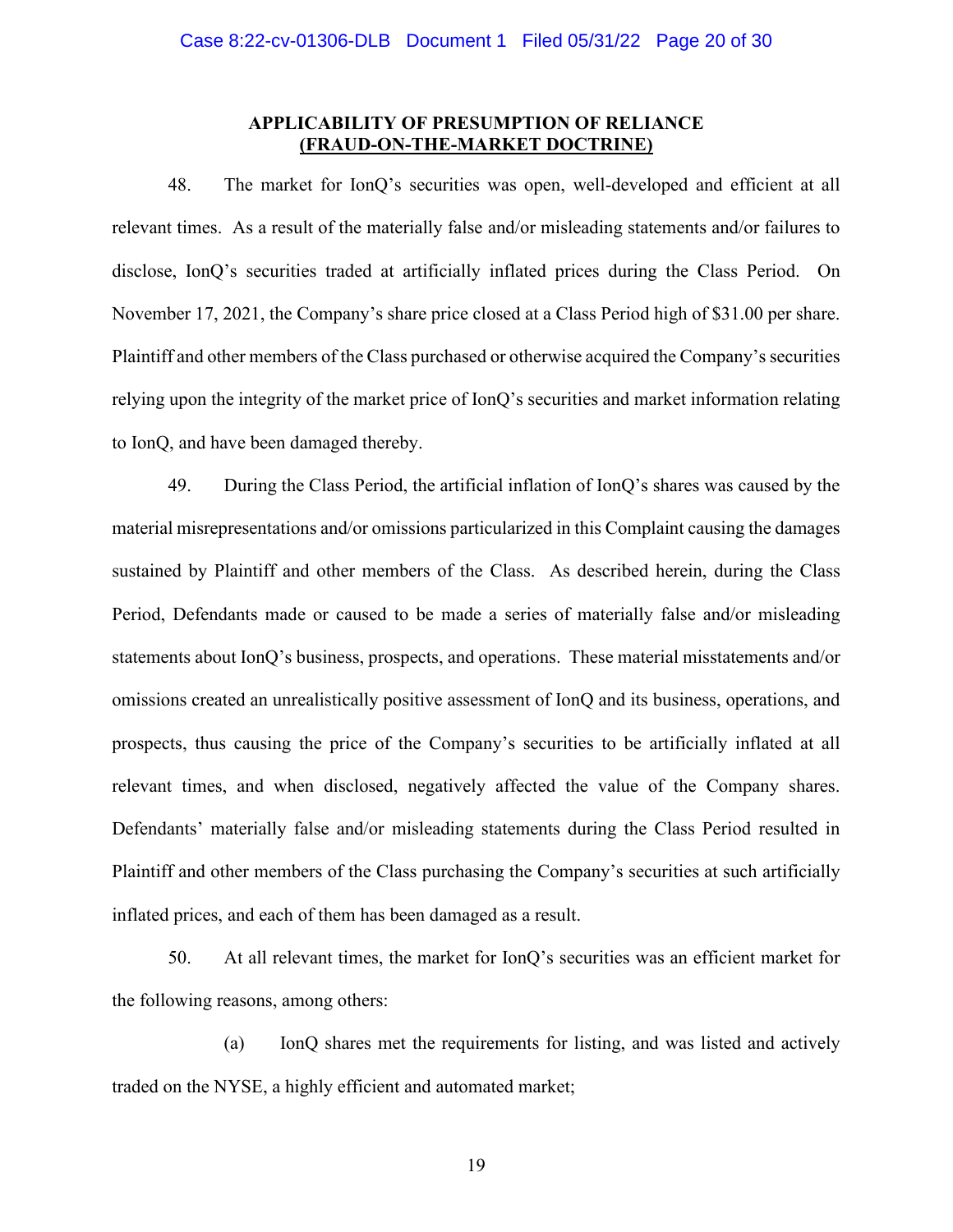#### Case 8:22-cv-01306-DLB Document 1 Filed 05/31/22 Page 21 of 30

(b) As a regulated issuer, IonQ filed periodic public reports with the SEC and/or the NYSE;

(c) IonQ regularly communicated with public investors via established market communication mechanisms, including through regular dissemination of press releases on the national circuits of major newswire services and through other wide-ranging public disclosures, such as communications with the financial press and other similar reporting services; and/or

(d) IonQ was followed by securities analysts employed by brokerage firms who wrote reports about the Company, and these reports were distributed to the sales force and certain customers of their respective brokerage firms. Each of these reports was publicly available and entered the public marketplace.

51. As a result of the foregoing, the market for IonQ's securities promptly digested current information regarding IonQ from all publicly available sources and reflected such information in IonQ's share price. Under these circumstances, all purchasers of IonQ's securities during the Class Period suffered similar injury through their purchase of IonQ's securities at artificially inflated prices and a presumption of reliance applies.

52. A Class-wide presumption of reliance is also appropriate in this action under the Supreme Court's holding in *Affiliated Ute Citizens of Utah v. United States*, 406 U.S. 128 (1972), because the Class's claims are, in large part, grounded on Defendants' material misstatements and/or omissions. Because this action involves Defendants' failure to disclose material adverse information regarding the Company's business operations and financial prospects—information that Defendants were obligated to disclose—positive proof of reliance is not a prerequisite to recovery. All that is necessary is that the facts withheld be material in the sense that a reasonable investor might have considered them important in making investment decisions. Given the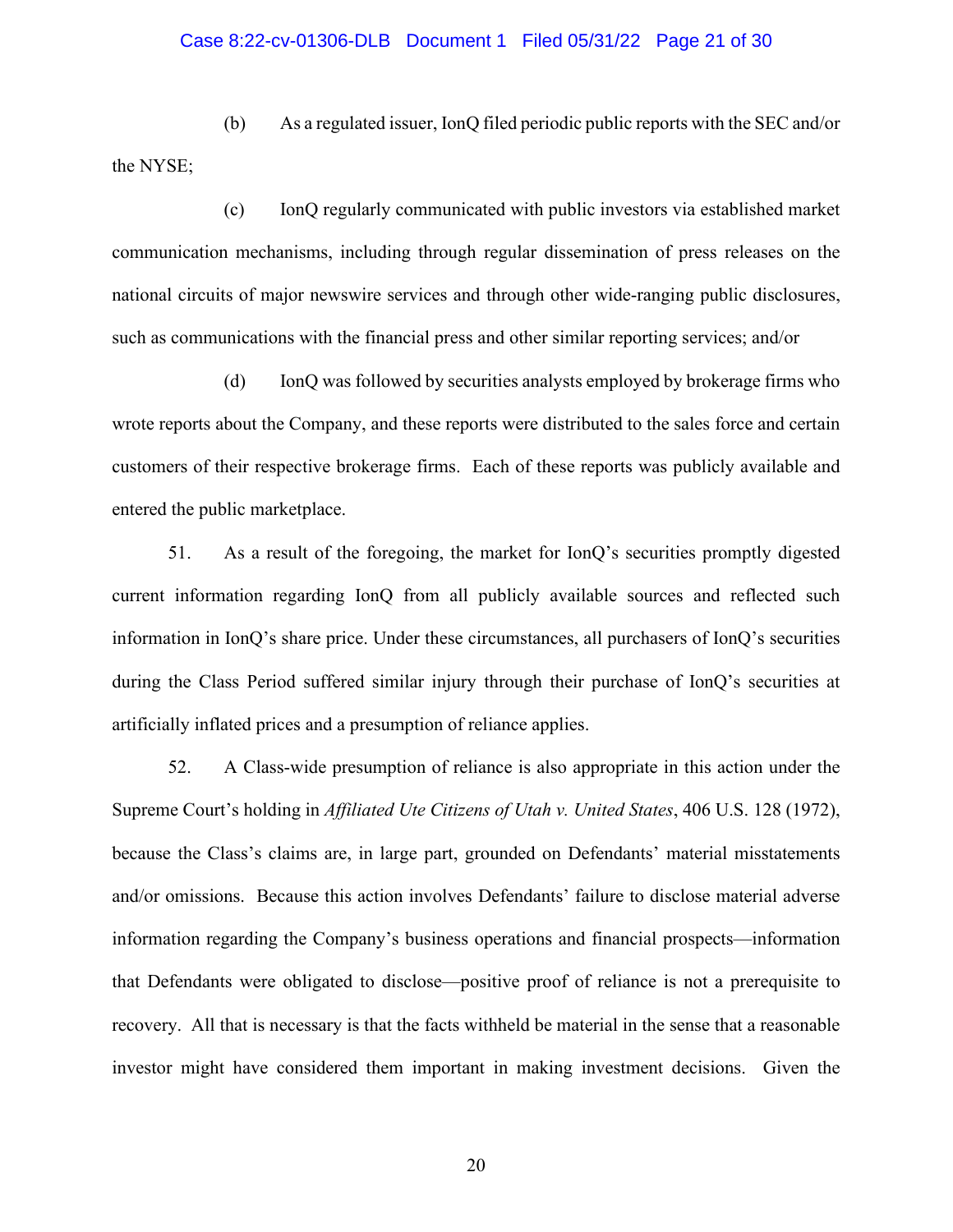#### Case 8:22-cv-01306-DLB Document 1 Filed 05/31/22 Page 22 of 30

importance of the Class Period material misstatements and omissions set forth above, that requirement is satisfied here.

### **NO SAFE HARBOR**

53. The statutory safe harbor provided for forward-looking statements under certain circumstances does not apply to any of the allegedly false statements pleaded in this Complaint. The statements alleged to be false and misleading herein all relate to then-existing facts and conditions. In addition, to the extent certain of the statements alleged to be false may be characterized as forward looking, they were not identified as "forward-looking statements" when made and there were no meaningful cautionary statements identifying important factors that could cause actual results to differ materially from those in the purportedly forward-looking statements. In the alternative, to the extent that the statutory safe harbor is determined to apply to any forwardlooking statements pleaded herein, Defendants are liable for those false forward-looking statements because at the time each of those forward-looking statements was made, the speaker had actual knowledge that the forward-looking statement was materially false or misleading, and/or the forward-looking statement was authorized or approved by an executive officer of IonQ who knew that the statement was false when made.

#### **FIRST CLAIM**

#### **Violation of Section 10(b) of The Exchange Act and Rule 10b-5 Promulgated Thereunder Against All Defendants**

54. Plaintiff repeats and re-alleges each and every allegation contained above as if fully set forth herein.

55. During the Class Period, Defendants carried out a plan, scheme and course of conduct which was intended to and, throughout the Class Period, did: (i) deceive the investing public, including Plaintiff and other Class members, as alleged herein; and (ii) cause Plaintiff and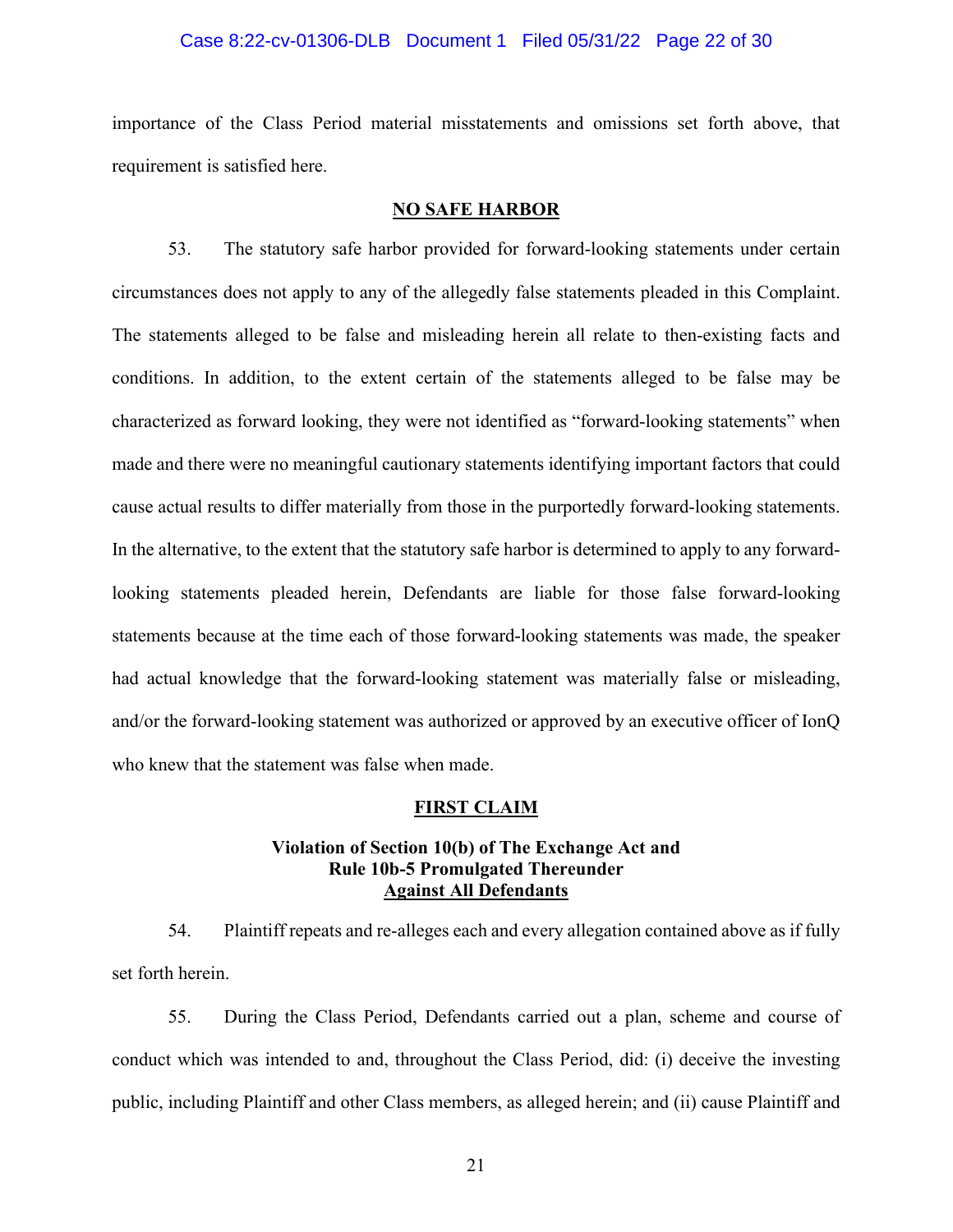#### Case 8:22-cv-01306-DLB Document 1 Filed 05/31/22 Page 23 of 30

other members of the Class to purchase IonQ's securities at artificially inflated prices. In furtherance of this unlawful scheme, plan and course of conduct, Defendants, and each defendant, took the actions set forth herein.

56. Defendants (i) employed devices, schemes, and artifices to defraud; (ii) made untrue statements of material fact and/or omitted to state material facts necessary to make the statements not misleading; and (iii) engaged in acts, practices, and a course of business which operated as a fraud and deceit upon the purchasers of the Company's securities in an effort to maintain artificially high market prices for IonQ's securities in violation of Section 10(b) of the Exchange Act and Rule 10b-5. All Defendants are sued either as primary participants in the wrongful and illegal conduct charged herein or as controlling persons as alleged below.

57. Defendants, individually and in concert, directly and indirectly, by the use, means or instrumentalities of interstate commerce and/or of the mails, engaged and participated in a continuous course of conduct to conceal adverse material information about IonQ's financial wellbeing and prospects, as specified herein.

58. Defendants employed devices, schemes and artifices to defraud, while in possession of material adverse non-public information and engaged in acts, practices, and a course of conduct as alleged herein in an effort to assure investors of IonQ's value and performance and continued substantial growth, which included the making of, or the participation in the making of, untrue statements of material facts and/or omitting to state material facts necessary in order to make the statements made about IonQ and its business operations and future prospects in light of the circumstances under which they were made, not misleading, as set forth more particularly herein, and engaged in transactions, practices and a course of business which operated as a fraud and deceit upon the purchasers of the Company's securities during the Class Period.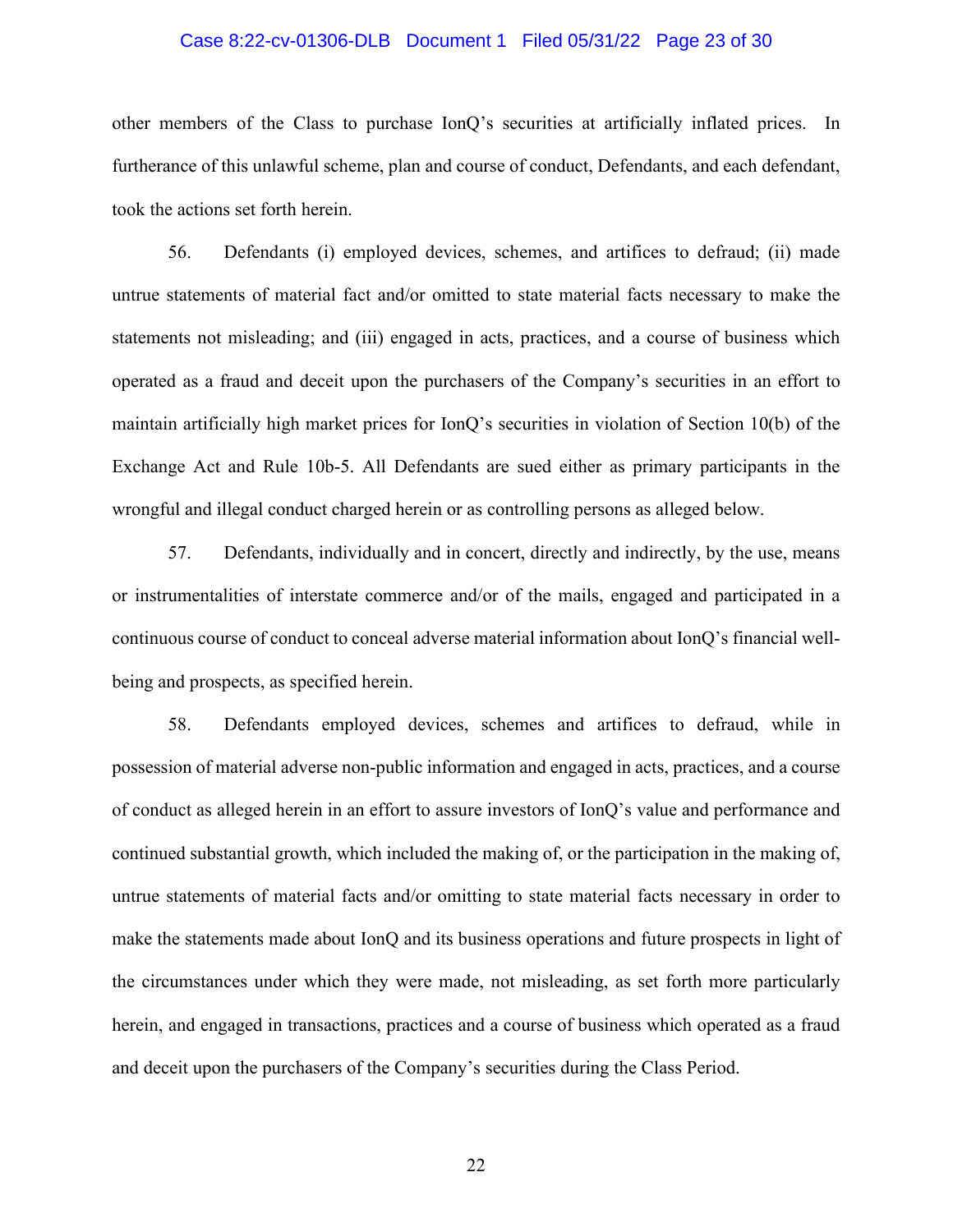#### Case 8:22-cv-01306-DLB Document 1 Filed 05/31/22 Page 24 of 30

59. Each of the Individual Defendants' primary liability and controlling person liability arises from the following facts: (i) the Individual Defendants were high-level executives and/or directors at the Company during the Class Period and members of the Company's management team or had control thereof; (ii) each of these defendants, by virtue of their responsibilities and activities as a senior officer and/or director of the Company, was privy to and participated in the creation, development and reporting of the Company's internal budgets, plans, projections and/or reports; (iii) each of these defendants enjoyed significant personal contact and familiarity with the other defendants and was advised of, and had access to, other members of the Company's management team, internal reports and other data and information about the Company's finances, operations, and sales at all relevant times; and (iv) each of these defendants was aware of the Company's dissemination of information to the investing public which they knew and/or recklessly disregarded was materially false and misleading.

60. Defendants had actual knowledge of the misrepresentations and/or omissions of material facts set forth herein, or acted with reckless disregard for the truth in that they failed to ascertain and to disclose such facts, even though such facts were available to them. Such defendants' material misrepresentations and/or omissions were done knowingly or recklessly and for the purpose and effect of concealing IonQ's financial well-being and prospects from the investing public and supporting the artificially inflated price of its securities. As demonstrated by Defendants' overstatements and/or misstatements of the Company's business, operations, financial well-being, and prospects throughout the Class Period, Defendants, if they did not have actual knowledge of the misrepresentations and/or omissions alleged, were reckless in failing to obtain such knowledge by deliberately refraining from taking those steps necessary to discover whether those statements were false or misleading.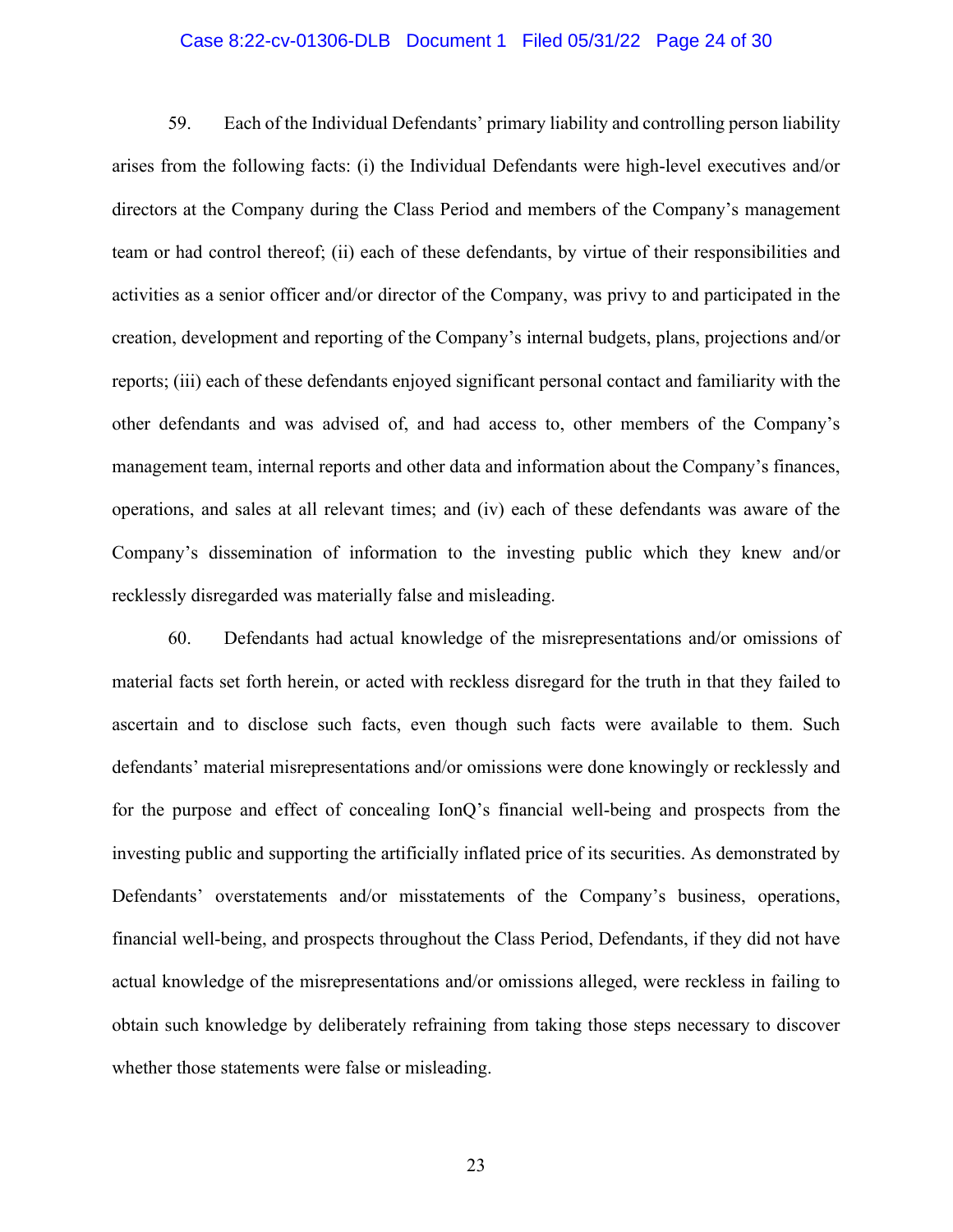#### Case 8:22-cv-01306-DLB Document 1 Filed 05/31/22 Page 25 of 30

61. As a result of the dissemination of the materially false and/or misleading information and/or failure to disclose material facts, as set forth above, the market price of IonQ's securities was artificially inflated during the Class Period. In ignorance of the fact that market prices of the Company's securities were artificially inflated, and relying directly or indirectly on the false and misleading statements made by Defendants, or upon the integrity of the market in which the securities trades, and/or in the absence of material adverse information that was known to or recklessly disregarded by Defendants, but not disclosed in public statements by Defendants during the Class Period, Plaintiff and the other members of the Class acquired IonQ's securities during the Class Period at artificially high prices and were damaged thereby.

62. At the time of said misrepresentations and/or omissions, Plaintiff and other members of the Class were ignorant of their falsity, and believed them to be true. Had Plaintiff and the other members of the Class and the marketplace known the truth regarding the problems that IonQ was experiencing, which were not disclosed by Defendants, Plaintiff and other members of the Class would not have purchased or otherwise acquired their IonQ securities, or, if they had acquired such securities during the Class Period, they would not have done so at the artificially inflated prices which they paid.

63. By virtue of the foregoing, Defendants violated Section 10(b) of the Exchange Act and Rule 10b-5 promulgated thereunder.

64. As a direct and proximate result of Defendants' wrongful conduct, Plaintiff and the other members of the Class suffered damages in connection with their respective purchases and sales of the Company's securities during the Class Period.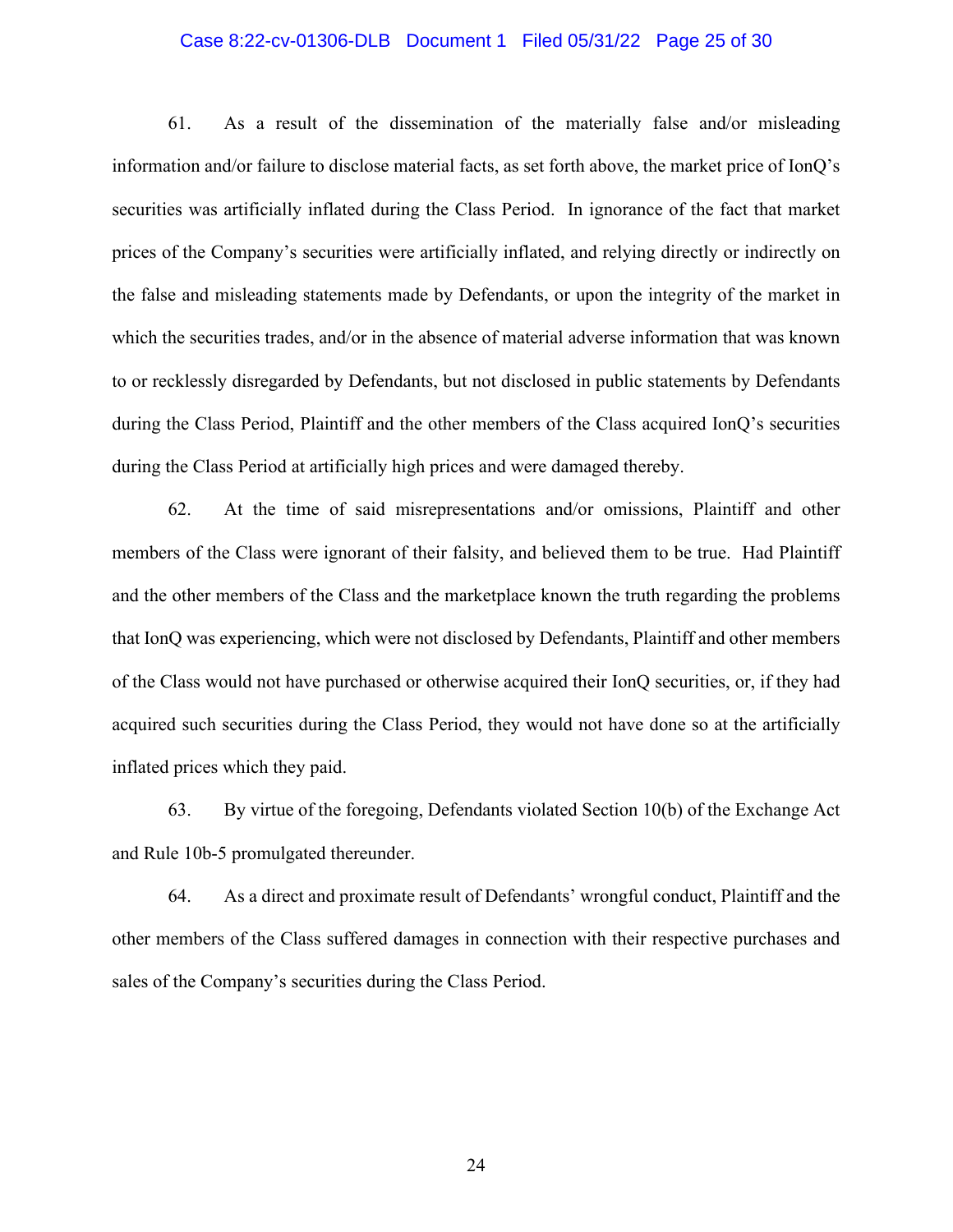#### **SECOND CLAIM**

## **Violation of Section 20(a) of The Exchange Act Against the Individual Defendants**

65. Plaintiff repeats and re-alleges each and every allegation contained above as if fully set forth herein.

66. Individual Defendants acted as controlling persons of IonQ within the meaning of Section 20(a) of the Exchange Act as alleged herein. By virtue of their high-level positions and their ownership and contractual rights, participation in, and/or awareness of the Company's operations and intimate knowledge of the false financial statements filed by the Company with the SEC and disseminated to the investing public, Individual Defendants had the power to influence and control and did influence and control, directly or indirectly, the decision-making of the Company, including the content and dissemination of the various statements which Plaintiff contends are false and misleading. Individual Defendants were provided with or had unlimited access to copies of the Company's reports, press releases, public filings, and other statements alleged by Plaintiff to be misleading prior to and/or shortly after these statements were issued and had the ability to prevent the issuance of the statements or cause the statements to be corrected.

67. In particular, Individual Defendants had direct and supervisory involvement in the day-to-day operations of the Company and, therefore, had the power to control or influence the particular transactions giving rise to the securities violations as alleged herein, and exercised the same.

68. As set forth above, IonQ and Individual Defendants each violated Section 10(b) and Rule 10b-5 by their acts and omissions as alleged in this Complaint. By virtue of their position as controlling persons, Individual Defendants are liable pursuant to Section 20(a) of the Exchange Act. As a direct and proximate result of Defendants' wrongful conduct, Plaintiff and other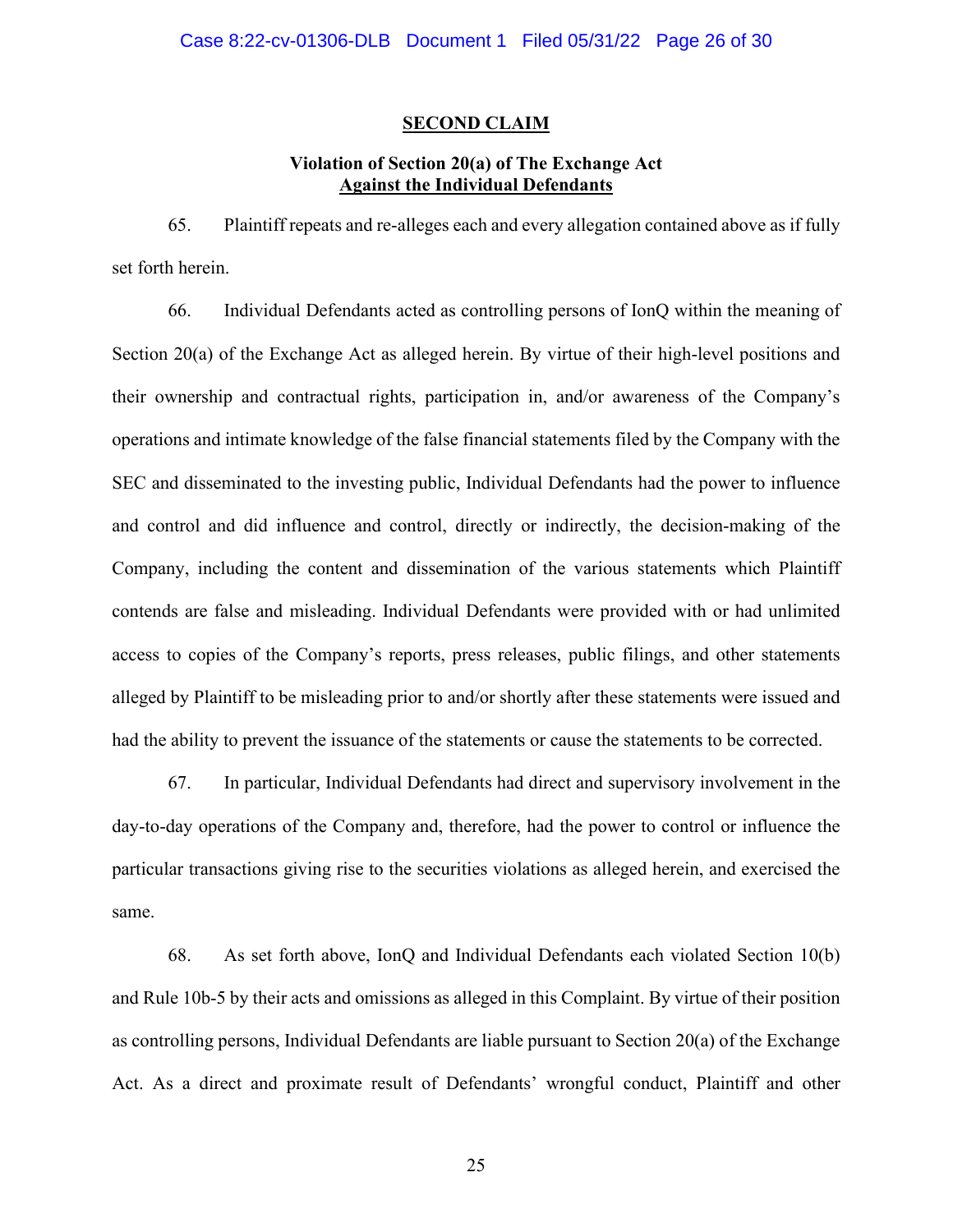### Case 8:22-cv-01306-DLB Document 1 Filed 05/31/22 Page 27 of 30

members of the Class suffered damages in connection with their purchases of the Company's securities during the Class Period.

### **PRAYER FOR RELIEF**

WHEREFORE, Plaintiff prays for relief and judgment, as follows:

(a) Determining that this action is a proper class action under Rule 23 of the Federal Rules of Civil Procedure;

(b) Awarding compensatory damages in favor of Plaintiff and the other Class members against all defendants, jointly and severally, for all damages sustained as a result of Defendants' wrongdoing, in an amount to be proven at trial, including interest thereon;

(c) Awarding Plaintiff and the Class their reasonable costs and expenses incurred in this action, including counsel fees and expert fees; and

(d) Such other and further relief as the Court may deem just and proper.

### **JURY TRIAL DEMANDED**

Plaintiff hereby demands a trial by jury.

Dated: May 31, 2022 By: */s/ William E. Jacobs*

**WEISBROD MATTEIS & COPLEY PLLC** Stephen A. Weisbrod (# 14795) William E. Jacobs (#21975) 1200 New Hampshire Avenue, NW, Suite 400 Washington, DC 20036 Telephone: (202) 499-7900 Email: sweisbrod@wmclaw.com wjacobs@wmclaw.com

*Liaison Counsel for Plaintiff Michael Leacock*

**GLANCY PRONGAY & MURRAY LLP**

Robert V. Prongay (*pro hac vice* to be filed) Charles H. Linehan (*pro hac vice* to be filed) Pavithra Rajesh (*pro hac vice* to be filed) 1925 Century Park East, Suite 2100 Los Angeles, CA 90067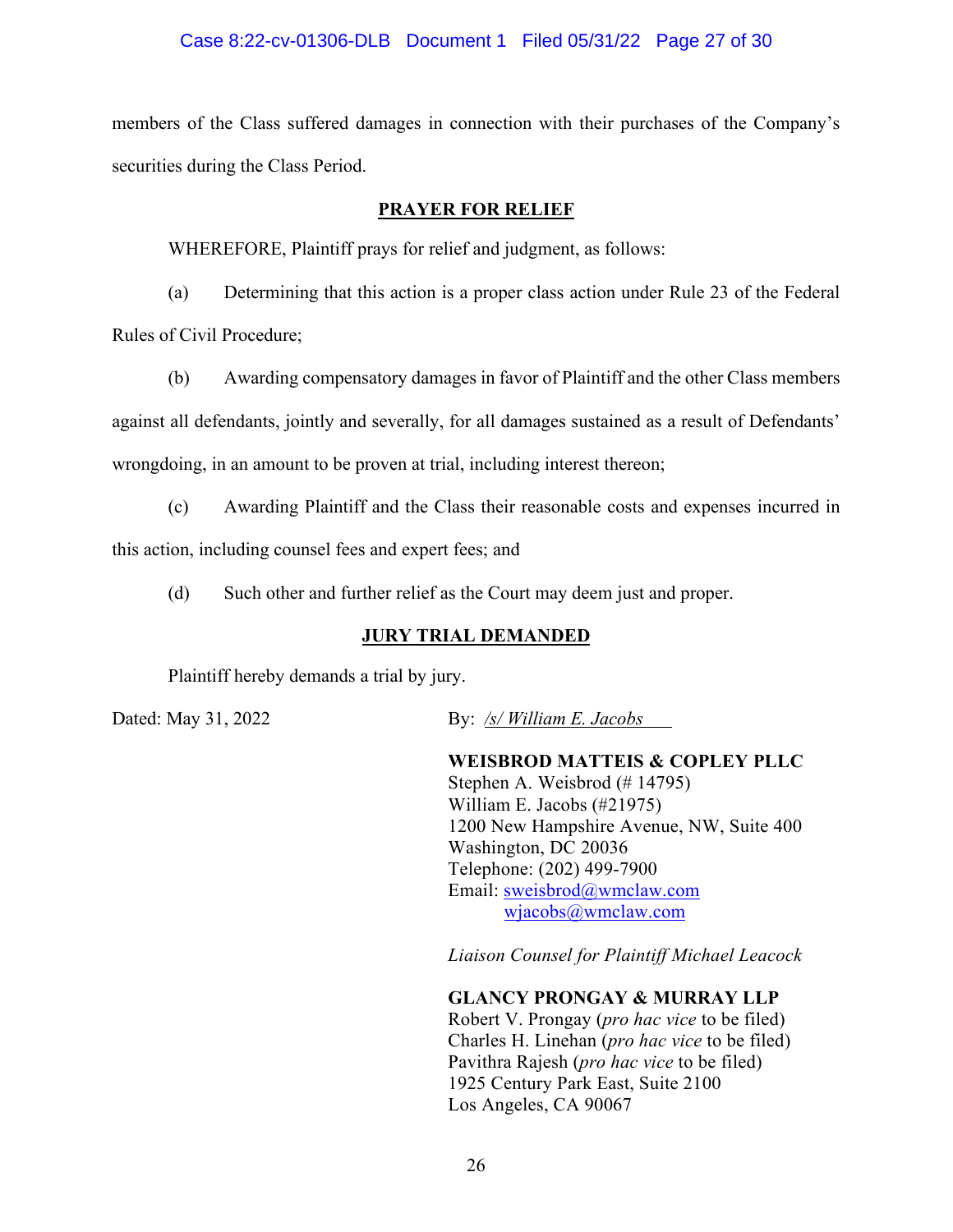Case 8:22-cv-01306-DLB Document 1 Filed 05/31/22 Page 28 of 30

Telephone: (310) 201-9150 Facsimile: (310) 201-9160 rprongay@glancylaw.com clinehan@glancylaw.com prajesh@glancylaw.com

### **LAW OFFICES OF HOWARD G. SMITH**

Howard G. Smith (*pro hac vice* to be filed) 3070 Bristol Pike, Suite 112 Bensalem PA 19020 Telephone: (215) 638-4847 Facsimile: (215) 638-4867 hsmith@howardsmithlaw.com

*Attorneys for Plaintiff Michael Leacock*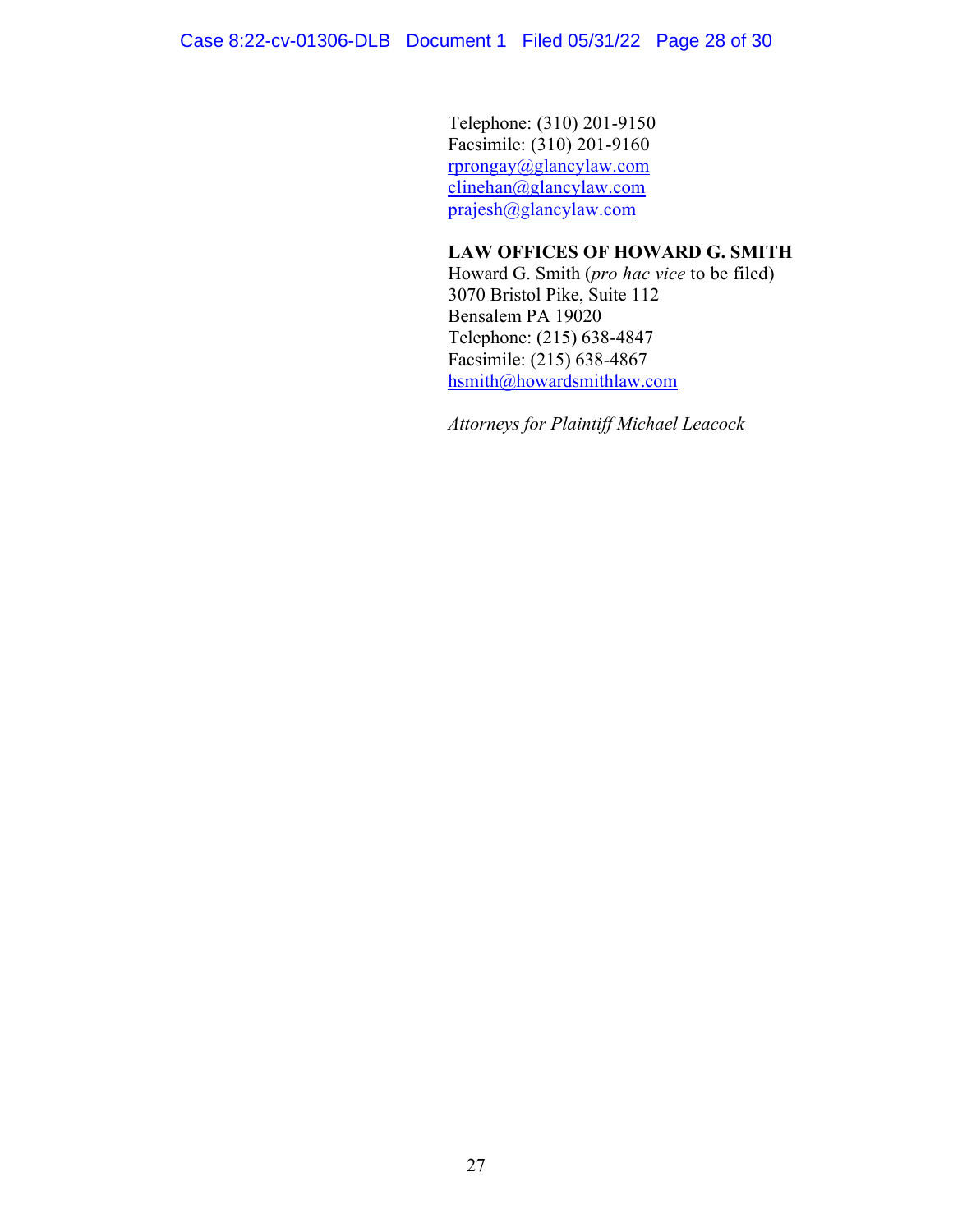#### **SWORN CERTIFICATION OF PLAINTIFF**

IonQ, Inc., SECURITIES LITIGATION

Michael Leacock

I, certify:

- 1. I have reviewed the complaint and authorized its filing and/or adopted its allegations.
- 2. I did not purchase IonQ, Inc., the security that is the subject of this action at the direction of plaintiff's counsel or in order to participate in any private action arising under this title.
- 3. I am willing to serve as a representative party on behalf of a class and will testify at deposition and trial, if necessary.
- 4. My transactions in IonQ, Inc., during the class period set forth in the Complaint are as follows:

See Attached Transactions

- 5. I have not served as a representative party on behalf of a class under this title during the last three years except as stated:
- 6. I will not accept any payment for serving as a representative party, except to receive my pro rata share of any recovery or as ordered or approved by the court including the award to a representative plaintiff of reasonable costs and expenses (including lost wages) directly relating to the representation of the class.

 Check here if you are a current employee or former employee of the defendant Company.

I declare under penalty of perjury that the foregoing are true and correct statements.

5/16/2022

Dated: \_\_\_\_\_\_\_\_\_\_\_\_\_\_\_\_ \_\_\_\_\_\_\_\_\_\_\_\_\_\_\_\_\_\_\_\_\_\_\_\_\_\_\_\_\_\_\_\_\_\_\_\_\_\_\_\_\_\_\_\_

DocuSigned by: Michael Leacock

Michael Leacock